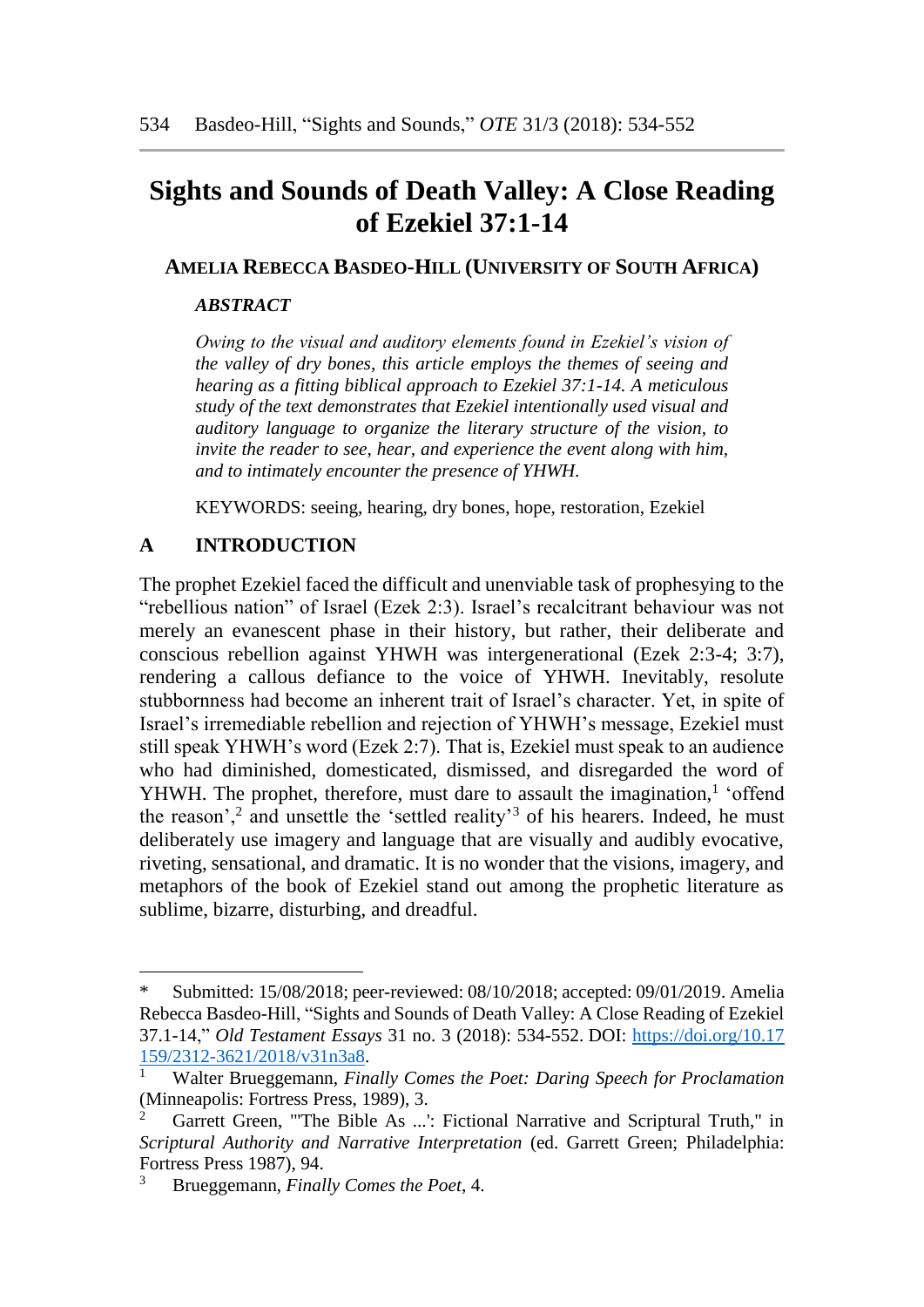Considering the book's elaborate visual and auditory imagery, Ezekiel invites us to see and hear the text. However, modern scholarship has focused more on the written language of the text and has not fully appreciated the visual and auditory elements of the visions of Ezekiel. Therefore, the poor attention given to the close relationship between seeing and hearing in Ezekiel justifies the significant need for this article. Since the themes of seeing and hearing play a central role in the book of Ezekiel, $4$  it is a suitable approach to the book of Ezekiel. By using a literary-theological and exegetical approach, this study seeks to demonstrate that the interface between seeing and hearing in Ezekiel 37:1-14 yields a fresh encounter with YHWH and YHWH's word. Moreover, a close examination of Ezekiel 37:1-14 reveals that the prophet diligently employs visual and auditory images and terminology to convey YHWH's message of hope to the disconsolate exilic community.

# **B SEEING AND HEARING: A BIBLICAL APPROACH TO EZEKIEL 37:1-14**

The book of Ezekiel is a sensory text, loaded with fantastic and bold imagery that appeals to all five senses. From the outset, things are seen, heard, smelled, tasted, and touched.<sup>5</sup> Although the book engages all the senses, the close relationship between seeing and hearing is axiomatic in Ezekiel. The book of Ezekiel opens with a striking and captivating sight of YHWH's glory. The heavens open and Ezekiel *sees* "visions of God" (1:1). He limns his visionary experience with bold, bright, and vibrant colours to grab the attention of his hearers. He creates a sequence of images of what he sees and hears by using the various forms of the verbs ראה") to see") and שמע") to hear"). The verb ואראה ("and I saw") occurs three times in 1:4, 1:15, and 1:27 [ואשמע] ("and I heard") appears once in verse 24, and ראיתי" ("I saw") occurs in verse 27. The visionary experience ends in verse 28 with ואראה") and I saw it") and ואשמע") and I heard").<sup>6</sup> Furthermore, Ezekiel uses the related noun harm ("vision") fifteen times in the first chapter to signal what he sees, and as he narrates what he sees,

<sup>4</sup> In my doctoral thesis, "The Relationship between the Glory of Yahweh and the Holiness of Yahweh: A Literary-Theological Study from a Pentecostal Context", PhD thesis, University of South Africa, 2018, I propose that the themes of seeing and hearing serve as an appropriate biblical approach to the book of Ezekiel.

<sup>5</sup> John Christopher Thomas, *The Apocalypse: A Literary and Theological Commentary* (Cleveland, TN: CPT Press, 2012), 1, states that "The book of Revelation is the most sensual document in the NT, filled with references to things seen, heard, smelled, touched, and tasted!" Thomas' assertion of Revelation may certainly apply to the book of Ezekiel, and thus, rendering the book of Ezekiel 'the most sensual' text in the OT.

<sup>6</sup> Ellen Van Wolde, "The God Ezekiel 1 Envisions," in *The God Ezekiel Creates* (eds. Paul M. Joyce and Dalit Rom-Shiloni; London: Bloomsbury T&T Clark, 2015), 88.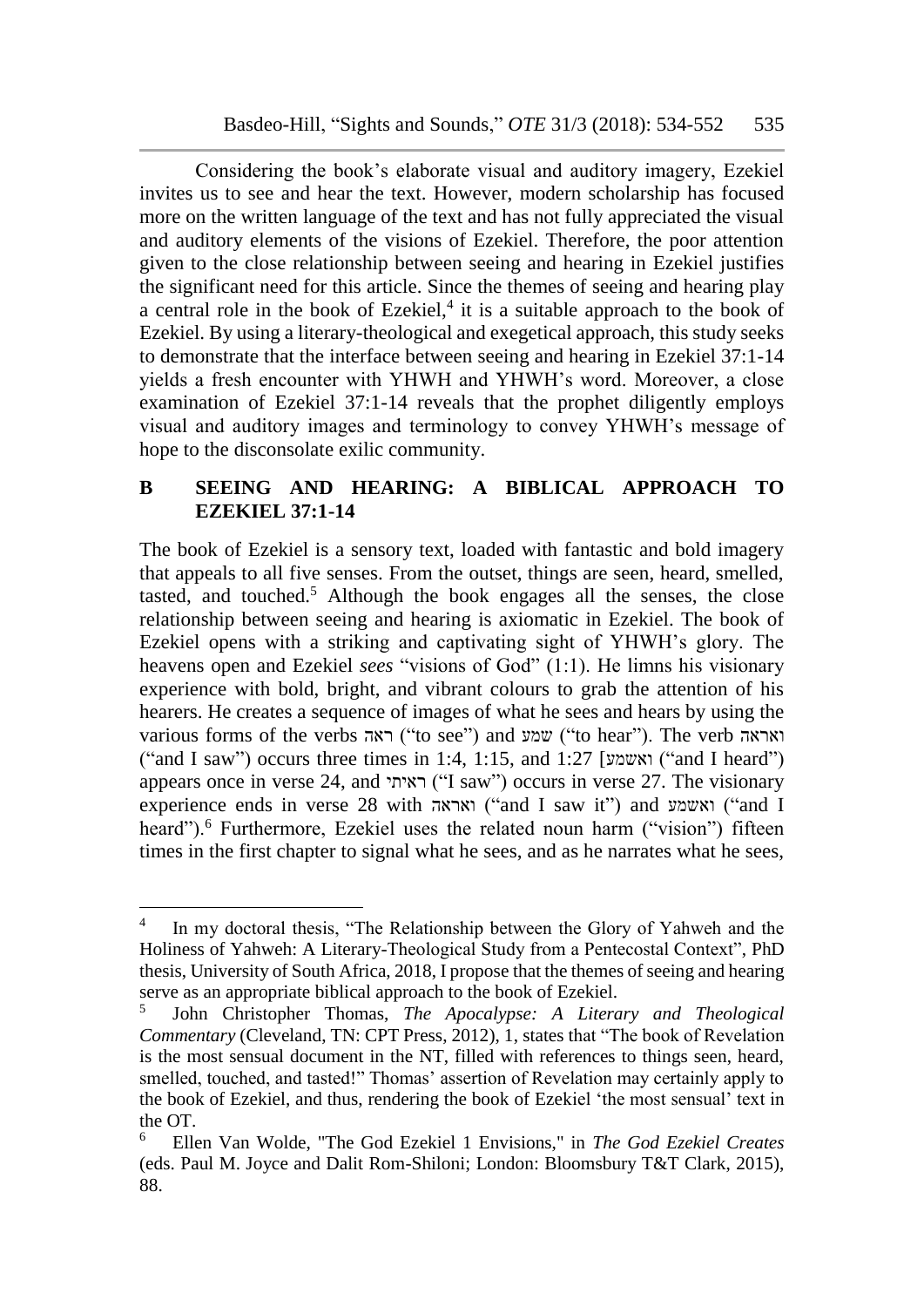he uses the word קול" ("sound/voice") seven times to describe what he hears.<sup>7</sup> Clearly, *seeing* and *hearing* are the means by which Ezekiel senses, receives, and encounters the word of YHWH.<sup>8</sup> Chapter one, therefore, launches the tight relationship between seeing and hearing in the book of Ezekiel.

Visual and aural languages are not confined to Ezekiel's first chapter only, but rather visual and auditory expressions permeate the entire word of YHWH that occurs to the prophet. Certainly, the themes of seeing and hearing function as the fulcrum of YHWH's word in Ezekiel. As previously mentioned, the book of Ezekiel characterizes Israel's sin as rebellion against YHWH, and this rebellion is directly related to seeing and hearing: "Son of man, you are living in the midst of a rebellious house. They have eyes to see, but do not see, ears to hear, but do not hear because they are a rebellious house" (12:2). Clearly, rebellion against YHWH is a failure to see and hear YHWH.

This immediate connection between rebellion and the themes of seeing and hearing materializes throughout the book. After seeing and hearing the glory of YHWH (chapters one and two), Ezekiel feels a bitter and age in his spirit (3:14), and sits in silence, resisting his call for an entire week (3:15). Following the week of silence, Ezekiel is given a grave warning about disregarding his prophetic call  $(3:16-21)$ .<sup>9</sup> These events suggest that if Ezekiel does not obey what he sees and hears, then he will also be guilty of rebellion against YHWH.

Whereas the book's opening vision demonstrates an implied relationship between rebellion and the themes of seeing and hearing, the last vision of the book concretely links rebellion to the lack of seeing and hearing YHWH. Keeping in mind that a failure to see and hear YHWH results in rebellion against YHWH, it should not be taken for granted that the first words spoken to Ezekiel in the final vision of the return of YHWH's glory include the commands to "see … and hear …" (40:4). Thus, the commands not only underscore seeing and hearing as an appropriate approach to the book of Ezekiel, but the commands also convey the theological significance of seeing and hearing the word of YHWH. It is necessary for Ezekiel to see, hear, and pay close attention because he must tell the people of Israel everything he sees and hears in this vision (40:4). The sole purpose for relaying all that he sees and hears is made explicit in 43:10: "so that they may be ashamed of their sins." By describing the new temple to the house of Israel, YHWH forces Israel to recognize and take responsibility for the magnitude of their idolatry and their various violations of YHWH's glory and

 $\overline{7}$ <sup>7</sup> Van Wold, "The God Ezekiel 1 Envisions," 89.

<sup>8</sup> Cf. Willie Wessels, "Prophetic Sensing of Yahweh's Word," *HTS Teologiese Studies/Theological Studies* 71(3), 1. http://dx.doi.org/10.4102.hts.v71i3.2923.

<sup>9</sup> Iain M. Duguid, *Ezekiel* (Grand Rapids: Zondervan, 1999), 313; Daniel I. Block, *The Book of Ezekiel: Chapters 1-24* (Grand Rapids: Eerdmans, 1997), 120.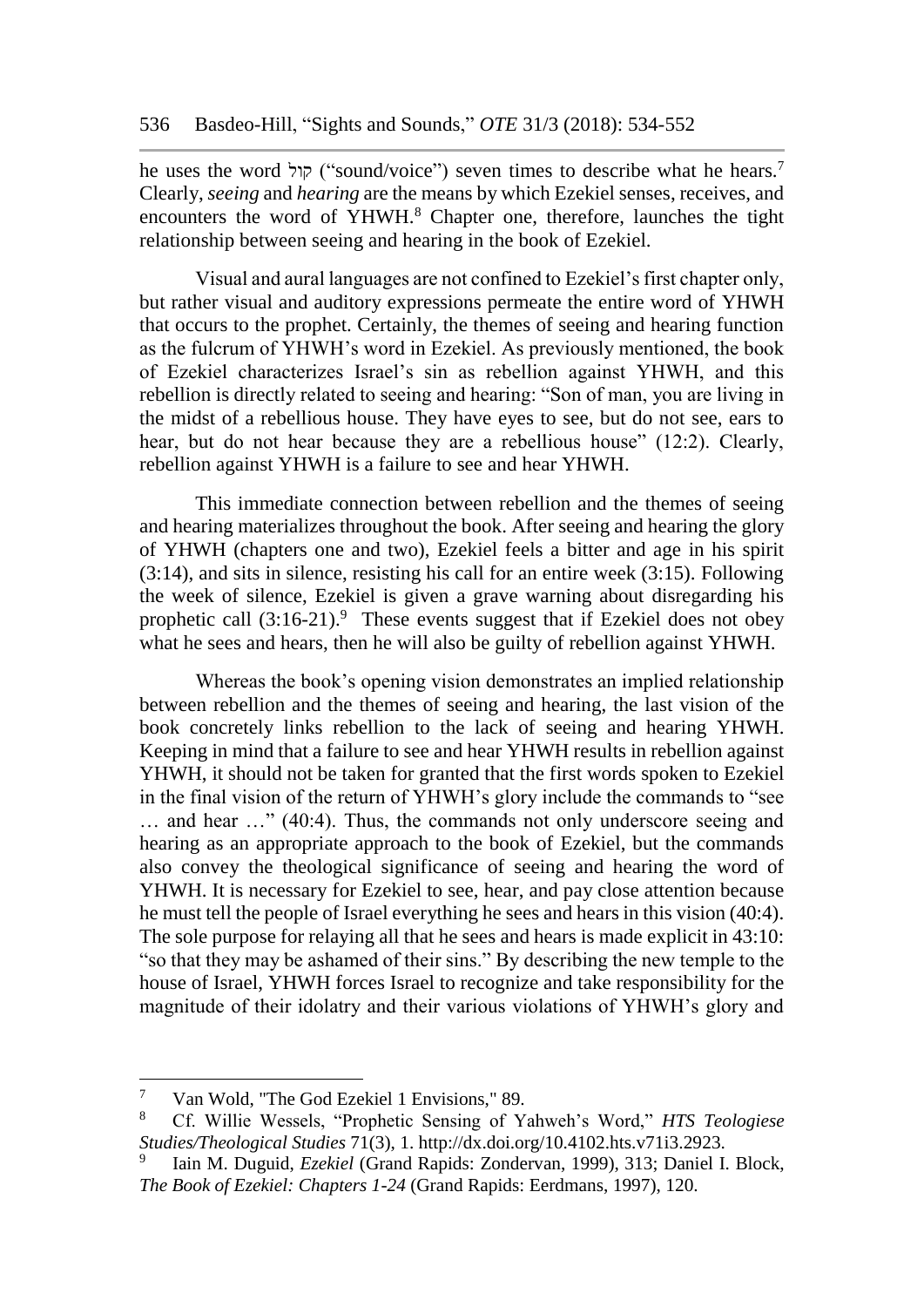holiness.<sup>10</sup> The awareness of their sins will produce guilt and shame that express genuine repentance and effect transformation.<sup>11</sup> Again, in Ezekiel 44:5, YHWH commands Ezekiel to "pay attention, see with your eyes, and with your ears hear everything I tell you concerning all the statutes of the temple of YHWH and all its laws." The repeated commands, "see … hear … pay attention" indicate that these are not random commands, but words carefully chosen by YHWH to remind Ezekiel and his hearers that YHWH's laws and instructions must be seen and heard! The book of Ezekiel conclusively establishes that to see with the eyes is to hear and obey the words of YHWH, and a refusal to see and hear the word of YHWH is to revolt against him.

Accordingly, seeing and hearing are not passive sensory experiences of YHWH, but rather, seeing and hearing demand an active response to YHWH, an eager willingness to obey YHWH. The Hebrew terms ראה ("to see") and [שמע ("to hear") often appear together in the OT to describe a singular perception (Deut 29:3; Isa 6:9ff; Jer 5:21; Prov 20:12; Eccl 1:8). In these OT texts, seeing and hearing do not exist independently of each other, but rather each sense interrelate to develop and enlighten the other.<sup>12</sup> The idea conveyed is that without the act of ראה that which is heard is merely empty form of erudition. That is, the act of ראה creates a dynamic, enriching, and complete experience for the hearer.<sup>13</sup>

Thus, Scripture frequently demonstrates that seeing and hearing YHWH is to encounter YHWH. According to Abraham Even-Shoshan, all of the verb forms of the Hebrew word ראה") ("to see") are found 1303 times in the OT<sup>14</sup> and 73 times in the book of Ezekiel.<sup>15</sup> The basic meaning of the verb is "to see," "look at," and "inspect with the eyes;"<sup>16</sup> however, the meaning of the verb ראה ("to see") widens beyond the physical visual act of *seeing* to include meanings such as "to discern," "to discover," "to encounter," "to know," "to perceive," "to

<sup>10</sup> Daniel Block, *The Book of Ezekiel: Chapters 25-48* (Grand Rapids: Eerdmans, 1998), 589; Christopher J. H. Wright, *The Message of Ezekiel: A New Heart and a New Spirit* (Leicester: Inter-Varsity, 2001), 337.

<sup>11</sup> Cf. Walther Zimmerli, *Ezekiel: A Commentary on the Book of the Prophet Ezekiel Chapters 25-48* (trans. James D. Martin; Philadelphia: Fortress Press, 1983), 2:418-19. <sup>12</sup> Sheri L. Klouda, "The Dialectical Interplay of Seeing and Hearing in Psalm 19 and

Its Connection to Wisdom," *Bulletin for Biblical Research* 10 (2000/2): 182.

<sup>13</sup> Hans F. Fuhs, "ראה", *TDOT* 9:216.

<sup>&</sup>lt;sup>14</sup> Fuhs, *TDOT* 9:212.

<sup>15</sup> Abraham Even-Shoshan, *A New Concordance of the Old Testament: Using the Hebrew and Aramaic Text* (2<sup>nd</sup> ed.; Jerusalem: "Kiryat-Sefer", 1989), 1041-45.

<sup>16</sup> Robert D. Culver, "ראה", *TWOT*, eds. 2:823; Francis Brown, *et al*., *The New Brown, Driver, Briggs, Gesenius Hebrew and English Lexicon: With an Appendix Containing the Biblical Aramaic*, trans. Edward Robinson (Peabody, MA: Hendrickson, 1979), 906-09; William L. Holladay, *A Concise Hebrew and Aramaic Lexicon of the Old Testament* (10<sup>th</sup> ed.; Grand Rapids, MI: Eerdmans, 1988), 327-28.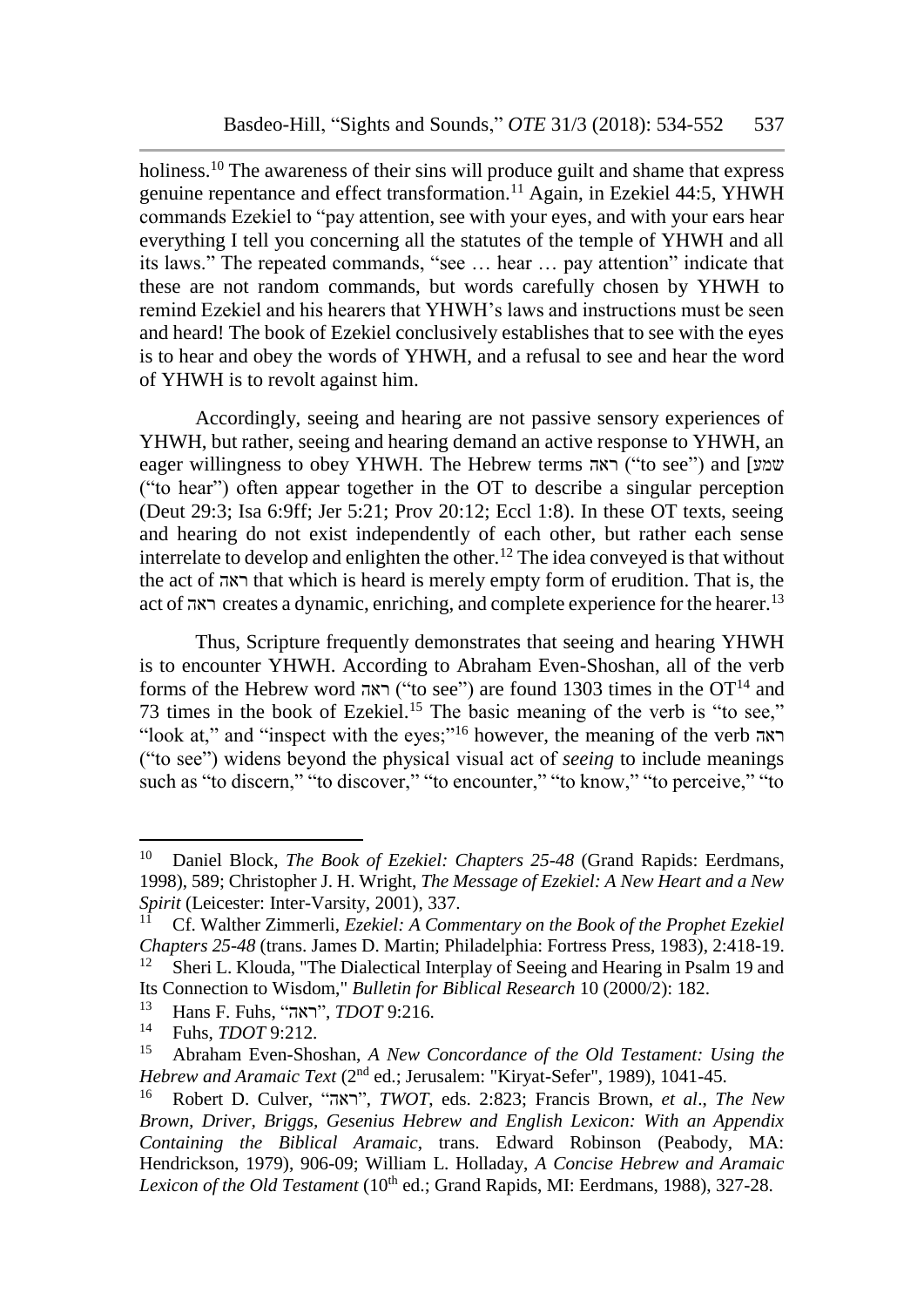provide," "to understand."<sup>17</sup> These broadened meanings signify that the verb ראה signifies more than merely "seeing" or "looking" with the eyes.<sup>18</sup> The verb communicates the complete and full experience of seeing in which the physical, mental, and intellectual apperceptions fuse.<sup>19</sup> Clearly, the verb ראה comprises an elaborate and extensive range of meanings.

Considering the multilevel layers of meaning of the verb ראה, it should not be surprising that the verb has a rich theological context in the OT. The theological use of ראה in the OT indicates the panoramic scope of events in which individuals personally and intimately encounter God. In this divine/human encounter, God emerges from esotericism and discloses himself to humanity. "Thus [ראה [denotes the act of revelation itself, God's self-manifestation in person and in action."<sup>20</sup> To see God's face is to have a distinctive experiential encounter with God, an encounter that conveys the direct and instant relationship with God and the individual. Without a doubt, the act of ראה establishes a personal bond, an intimate solidarity between the one who is revealed and the one who sees (Exod 16:6-7; Job 19:27, 33:36, 42:5; Isa. 17:7, 33:17; Ezek 1:1.-  $3).^{21}$ 

This close relationship that ראה creates between God and the individual who sees naturally yields a deep and authentic knowledge of God. In the book of Ezekiel, the divine recognition formula ("And they/you will *know* that I am Yahweh") occurs 72 times in the text. It appears 54 times in the third person and 18 times in the second person. However, apart from these 72 occurrences, the verb ראה appears twice in the divine recognition formula: 21:4[20:48]<sup>22</sup> and 39:21.<sup>23</sup> The occurrence of the verb ראה in the divine formula conveys a consummate understanding, a close, loving, experiential, and relational knowledge of YHWH's character. Thus, the hearers of Ezekiel's message do not merely possess cognitive knowledge of YHWH nor do they have objective, dispassionate, and detached opinions of YHWH. Rather, they enjoy an intimate

<sup>17</sup> Culver, *TWOT* 2:823; Brown, *Brown, Driver, Briggs*; Holladay, *A Concise Hebrew and Aramaic Lexicon of the Old Testament* ; Edna and Yishai Tobin Aphek, *Word Systems in Modern Hebrew: Implications and Applications* (Leiden/New York/København/Köln: E.J. Brill, 1988), 17.<br><sup>18</sup> Amelia Rebecca Basdeo-Hill "The Relat

Amelia Rebecca Basdeo-Hill, "The Relationship between the Glory of Yahweh and the Holiness of Yahweh: A Literary-Theological Study from a Pentecostal Context," PhD thesis., University of South Africa, 2018), 74.

<sup>&</sup>lt;sup>19</sup> Fuhs, *TDOT* 9:214-15.<br><sup>20</sup> Euhs, *TDOT* 0:220

<sup>&</sup>lt;sup>20</sup> Fuhs, *TDOT* 9:229.<br><sup>21</sup> Euhs, *TDOT* 0:220.

<sup>&</sup>lt;sup>21</sup> Fuhs, *TDOT* 9:229.

<sup>&</sup>lt;sup>22</sup> [20.48] is the English text.<br><sup>23</sup> Plask *The Bask of Eze* 

<sup>23</sup> Block, *The Book of Ezekiel 1-24*, 39. Per Walther Zimmerli, *Ezekiel 1: A Commentary on the Book of the Prophet Ezekiel, Chapters 1-24* (trans. Ronald E. Clements; Philadelphia: Fortress, 1979), 38, the expression occurs 78 times with slight variations.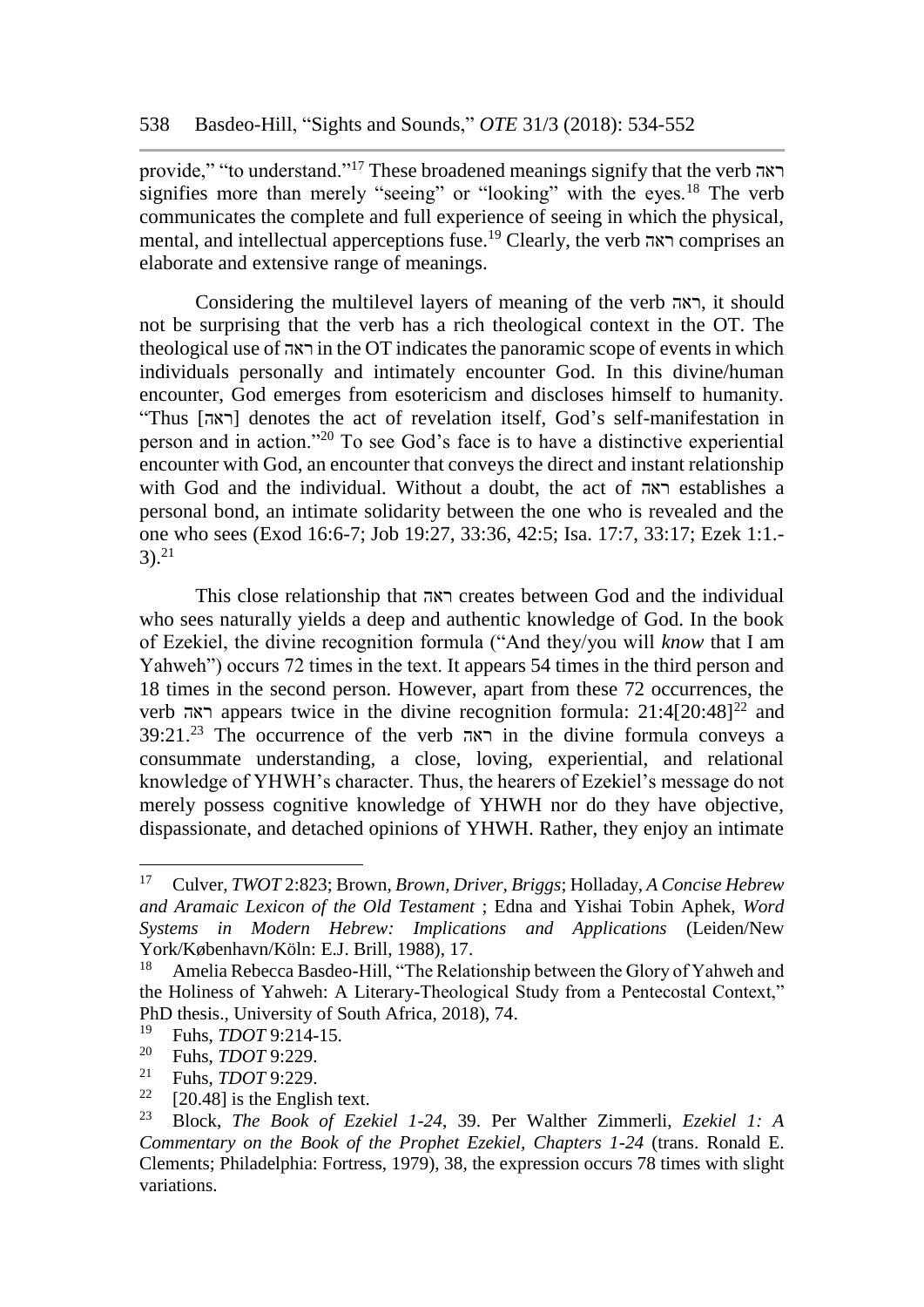understanding of who YHWH is, an understanding that is formed through a close encounter with YHWH's actions in the narrative. $^{24}$ 

While in certain OT texts the verb ראה ("to see") produces a personal and sustained knowledge of YHWH, the verb [שמע"] ("to hear") also effects a deeply affective knowledge of YHWH. Although the verb [שמע [is primarily translated as "hear," the word's usage in the OT reflects the more nuanced meanings than the simple idea of perceiving information or sound.<sup>25</sup> All forms of the verb word [שמע"] ("to hear") are found approximately 1160 times in 1072 verses,  $^{26}$  and is the most prevalent Hebrew term used for "obey" in the OT.<sup>27</sup> The use of [שמען] ("to hear") for "obey" signifies that to effectively hear YHWH requires a response, indeed, an action that is congruent and consistent with what is heard.<sup>28</sup>

As previously stated, seeing and hearing are not merely sensory rational experiences of YHWH, but rather, seeing and hearing prescribe individuals to actively and affectively engage with YHWH. Progressive spiritual degeneration, apathy, and rebellion are predominant symptoms of failing to see and hear YHWH. To see and hear YHWH is to know YHWH. To know YHWH is to be in a close, dynamic relationship with him. A direct knowledge of YHWH requires a response of loving obedience to him. In Hebrew, knowledge of YHWH is synonymous with love for YHWH (cf. Ps 91:14).<sup>29</sup>

## **C THE THEME OF SEEING AND HEARING IN THE LITERARY UNIT OF EZEKIEL 37:1-14**

The themes of seeing and hearing create the literary structure of Ezekiel 37.1-14. Apart from Ezekiel's inaugural vision of YHWH's glory, Ezekiel 37:1-14 is possibly one of the most widely known texts of Ezekiel.<sup>30</sup> With carefully selected visual and auditory language, Ezekiel skilfully portrays to his hearers the grim scene of the valley of the dry bones, and by seamlessly blending the themes of

<sup>24</sup> Cf. Jackie David Johns and Cheryl Bridges Johns, 'Yielding to the Spirit: A Pentecostal Approach to Group Bible Study', in *Pentecostal Hermeneutics: A Reader* (ed. Lee Roy Martin;Leiden/Boston: Brill, 2013), 33-56. This article was first published as Jackie David Johns and Cheryl Bridges Johns, 'Yielding to the Spirit: A Pentecostal Approach to Group Bible Study', *Journal of Pentecostal Theology* 1 (1992), 109-34.

<sup>&</sup>lt;sup>25</sup> Hermann J. Austel, '[mv', *TWOT* 2:938.

<sup>&</sup>lt;sup>26</sup> Even-Shoshan, *New Concordance of the Old Testament*, 1175-81.<br><sup>27</sup> Cf Brown Brown Driver Briggs 1034

<sup>27</sup> Cf. Brown, *Brown, Driver, Briggs*, 1034.

<sup>28</sup> R.W.L. Moberly, *The Bible, Theology, and Faith* (Cambridge: Cambridge University Press, 2000), 108.<br><sup>29</sup> Grogory Mobley, "Know

<sup>&</sup>lt;sup>29</sup> Gregory Mobley, "Know, Knowledge," *Eerdmans Dictionary of the Bible*, 777.<br><sup>30</sup> Cf. Block, *The Book of Ezekiel: Chapters* 25-48, 370; Bruce Vawter and Leslie

<sup>30</sup> Cf. Block, *The Book of Ezekiel: Chapters 25-48*, 370; Bruce Vawter and Leslie J. Hopp, *Ezekiel: A New Heart* (Grand Rapids: Eerdsman Publishing Company, 1991), 165; and Brian Neil Peterson, *Ezekiel in Context: Ezekiel's Message Understood in its Historical Setting of Covenant Curses and Ancient near Eastern Mythological Motifs* (Eugene, OR: Pickwick Publications, 2012), 229.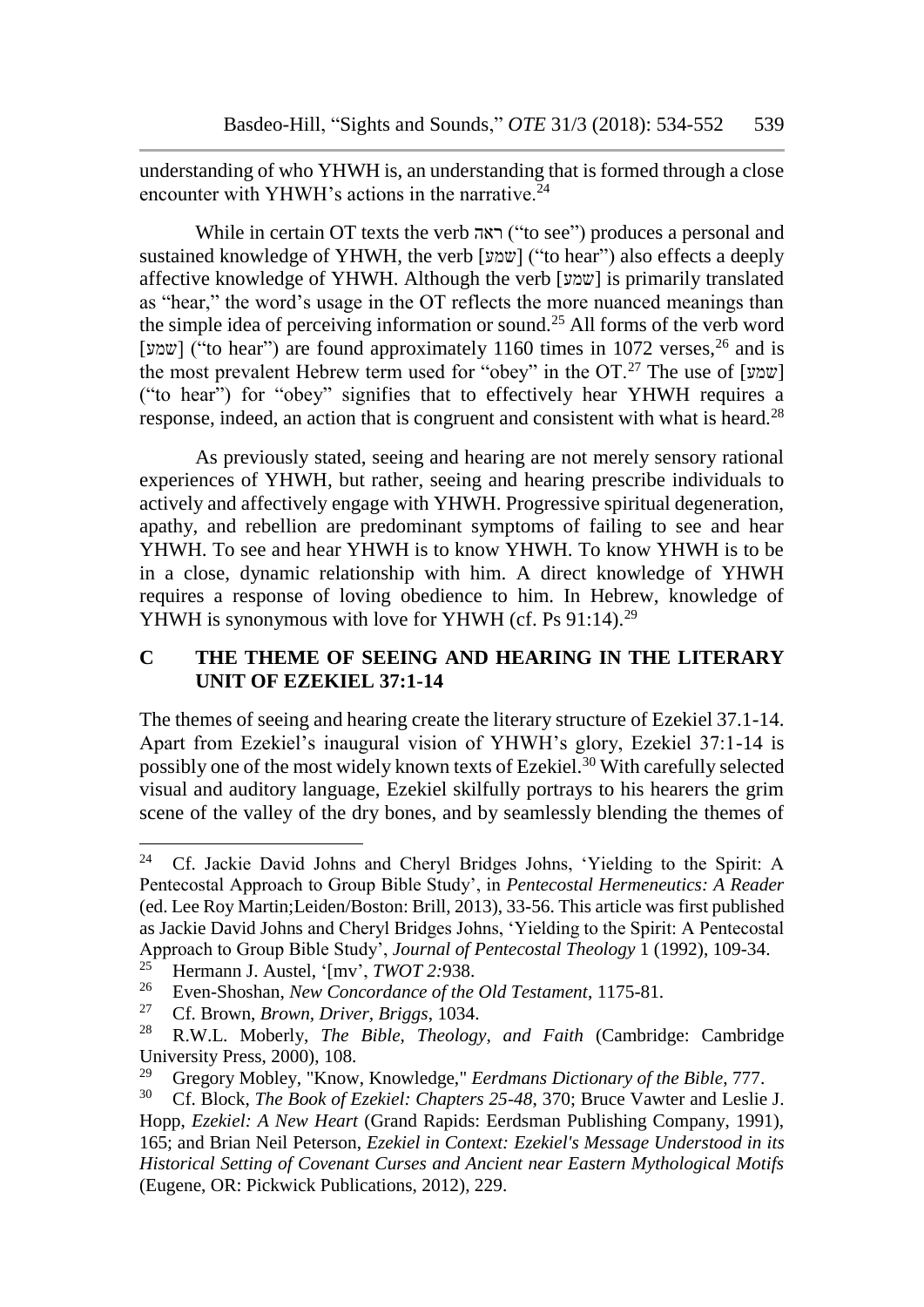540 Basdeo-Hill, "Sights and Sounds," *OTE* 31/3 (2018): 534-552

seeing and hearing, the prophet assiduously constructs a literary framework for his message.<sup>31</sup>

Following the introductory formula in verse 1a, the first two verses focus on what Ezekiel *sees* as he is deposited in the valley, while verses 3-6 report the word that Ezekiel *hears* from YHWH. In verse 7, the dry bones *hear* the word of YHWH and Ezekiel *hears* the bones coming together. Then, in verse 8, Ezekiel *sees* flesh and skin cover the skeletons. After Ezekiel *hears* the word of YHWH in verse 9, in verse 10, the רוח *hears* Ezekiel's prophetic message, and Ezekiel *sees* the dry bones come alive. The pericope concludes with Ezekiel *hearing* the word of YHWH (vv. 11-14). Thus, the literary unit of Ezekiel 37:1-14 may be organized as follows:

- i. Introductory formula (v. 1a)
- ii. Ezekiel sees the valley of dry bones (vv. 1b-2)
- iii. Ezekiel hears the word of YHWH (vv. 3-6)
- iv. Hearing leads to seeing (vv. 7-8)
- v. Ezekiel hears the word of YHWH (v. 9)
- vi. Hearing leads to seeing (v. 10)

l

vii. Ezekiel hears the word of YHWH (vv. 11-14)

This structure clearly demonstrates the role and prominence of seeing and hearing in Ezekiel 37.1-14. Given the copious visual and auditory imagery in Ezekiel 37:1-14, it is no wonder that the themes of seeing and hearing create the shape of this literary unit.

# **D SEEING AND HEARING YHWH'S WORD IN THE DEATH VALLEY OF EZEKIEL 37.1-14**

Ezekiel 37:1-14 opens with the "hand of YHWH" seizing the prophet and transporting him to a nameless valley<sup>32</sup> by the "spirit of YHWH"  $(v. 1)$ . Hearers will recall that when Ezekiel first *saw* the majestic and awe-inspiring glory of YHWH, he was in a valley and the "hand of YHWH" was upon him (1:3). The last time the "hand of YHWH" gripped Ezekiel and carried him away by

<sup>31</sup> For the various literary structure of Ezek. 37:1-14, see Block, *The Book of Ezekiel: Chapters 25-48*; Leslie C. Allen, *Ezekiel 20-48* (Dallas, TX: Word Books, 1990); and Zimmerli, *Ezekiel 2*.

<sup>32</sup> Zimmerli, *Ezekiel 2*, 258-59, provides a general review of the likely location of the valley. Block, *The Book of Ezekiel: Chapters 25-48*, 373, FN 51, notes that the prefixed article signifies that the valley has a precise location and Ezekiel's first hearers are familiar with the valley.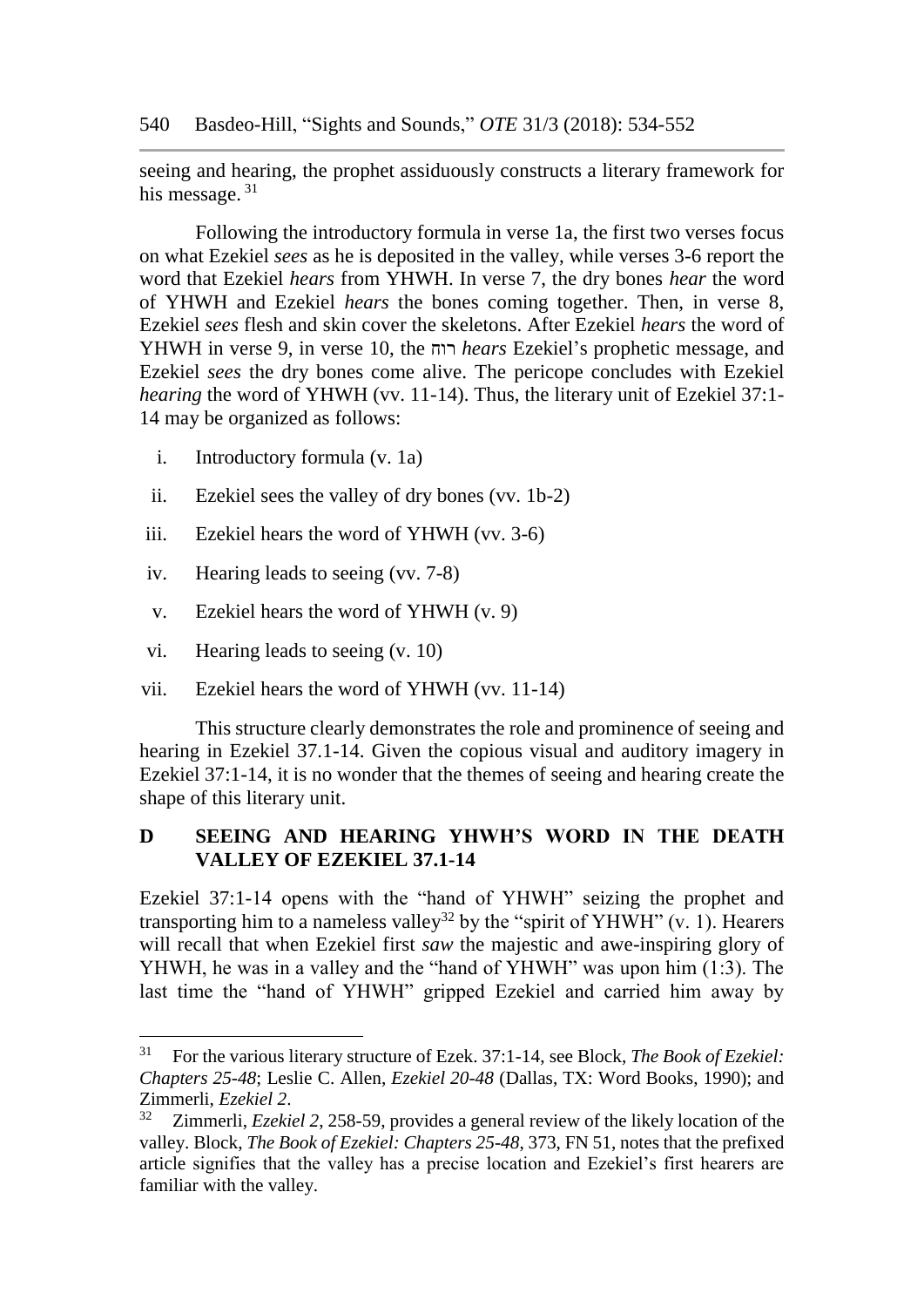YHWH's spirit, he *saw* the loathsome worship of idols in the temple and YHWH's glory leaving the temple and Jerusalem (chapters 8-11). What might Ezekiel experience during this outing by the spirit? Will Ezekiel *see* the glory of YHWH return to Jerusalem and the temple? Will YHWH's message in Ezekiel 36:1-38 be fulfilled? Will Ezekiel *see* and proclaim the end of the exile? Will the curse of the exile be reversed? Will the land of Israel be restored? Will the exilic community be able to return to their homeland? Given YHWH's message of salvation, hope, and restoration in Ezekiel 36:1-38, his hearers might anticipate a lush green valley with vast fields of blooming trees and flowers, towering emerald mountain peaks, rich oases, and a perfectly sculptured landscape. Instead, hearers *see* a frightening, grim, and lifeless valley. This valley, Ezekiel announces, is "full of bones" (v. 1).

Contemporary hearers who are already familiar with the narrative of Ezekiel 37:1-14 may have lost the ability to experience this event like Ezekiel is experiencing this vision. Ezekiel is *seeing* a scene of death, but hearers who are acquainted with the narrative may simply see the vision as another story because we have become desensitized to the horror of this vision. My aim, therefore, is to remind contemporary hearers how to see, hear, and experience Ezekiel's vision of the valley of bones anew.

To make certain that Ezekiel and his hearers grasp the full force of the scene, YHWH takes Ezekiel around and throughout the heaps of bones (v. 2). As Ezekiel walks across this "Death Valley,"<sup>33</sup> his initial declaration, "and it was full of bones" in verse one, is heightened by the supplementary description in verse 2: "And behold, there were a great many bones upon the surface of the valley, and behold, they were very dry." Twice in verse 2, Ezekiel uses the word והנה") and behold") to express his augmented horror at the ghastly sight of the massive piles of bones in the valley. According to Dennis J. McCarthy, in dreams and vision reports, the word והנה") and behold") underscores a profound and amplified emotional experience to an impressive and daunting sight.<sup>34</sup> Thus, by using the word והנה") and behold"), Ezekiel does not simply relate a factual statement about the bones, but also draws attention to his overwhelming emotional and exclamatory response to the sight of the dry bones.<sup>35</sup> By pointing to his affective condition, Ezekiel compels his hearers to linger at the scene, to see and pay careful attention to the valley that is "full of bones." Accordingly, hearers notice three things: (1) the immense number of bones; (2) the bones are unburied and scattered across the valley; and (3) the extreme dryness of the bones.

<sup>&</sup>lt;sup>33</sup> Duguid, *Ezekiel*, 426, also uses this description.<br><sup>34</sup> Dennis J. McCarthy, "The Uses of W<sup>e</sup>kinnah

<sup>34</sup> Dennis J. McCarthy, "The Uses of *W<sup>e</sup> hinnēh* in Biblical Hebrew," *Biblica* 61 (1980/3): 332.

<sup>35</sup> McCarthy, "The Uses of *W<sup>e</sup> hinnēh* in Biblical Hebrew," 331.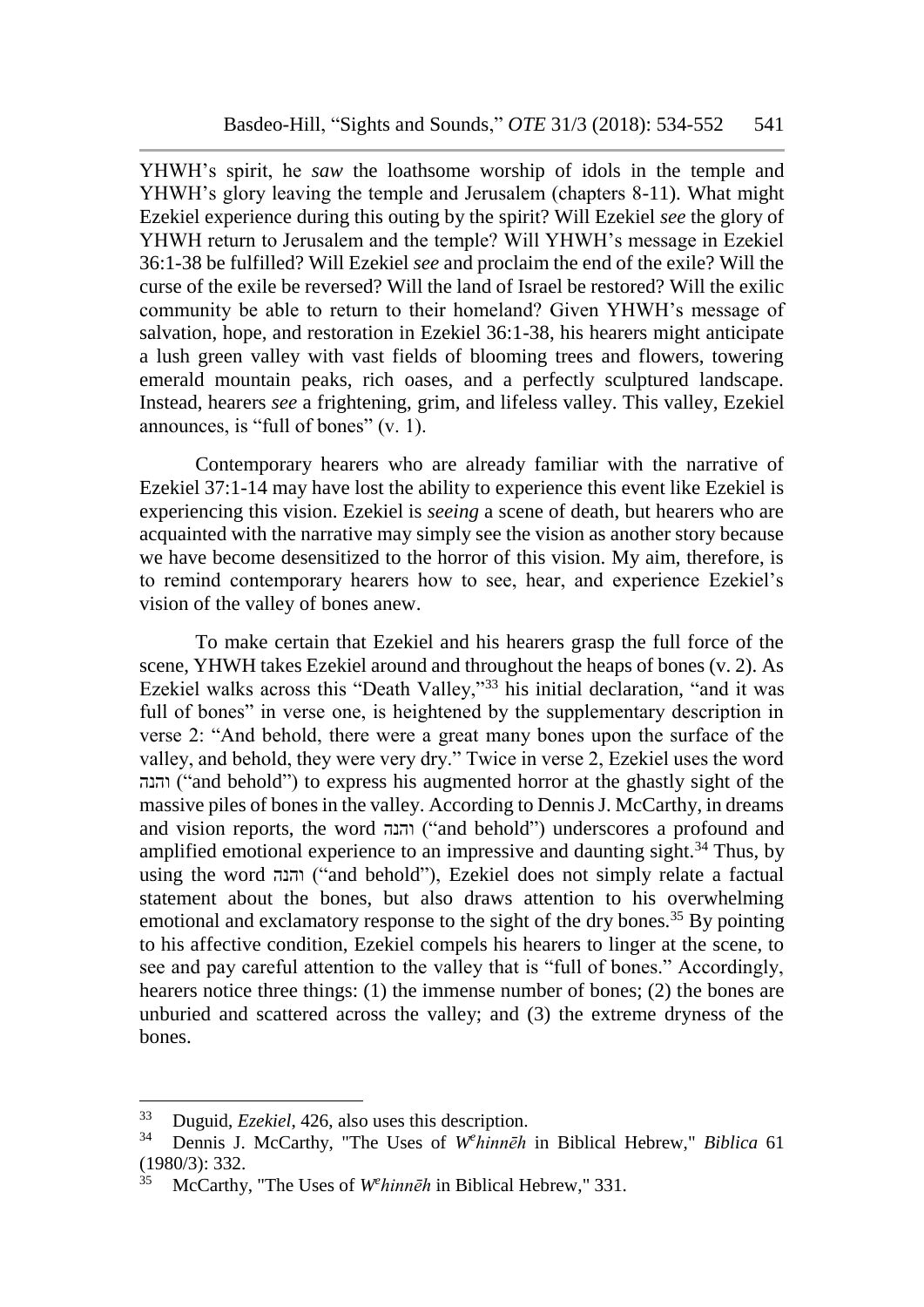#### 542 Basdeo-Hill, "Sights and Sounds," *OTE* 31/3 (2018): 534-552

The scene Ezekiel paints is a harrowing picture of death. The image, however, is not an artistic representation of death, but is rather a blunt depiction of the brutality, savagery, and horror<sup>36</sup> of the grisly scene Ezekiel had encountered. Ezekiel captures the ultimate "finality,"<sup>37</sup> the irreversible end by describing the bones as "very dry" (v. 2). Clearly, death had viciously and ruthlessly erased the identity,<sup>38</sup> strength, robustness, vigour, and life of those who had been slain. All that remained were extremely dry bones that signalled utter despair and hopelessness.

Ezekiel's portrait eliminates any notion that these bones could ever live again. Imagining life for these bones is to vehemently deny the truth. In fact, it would be outrageously absurd. Yet, as Ezekiel considers the despairing scene, Ezekiel *hears*, "Son of man, can these bones live" (v. 3)? What a preposterous question! Ezekiel has just seen a desolate wasteland filled with disjoined bones, all trace of life has long been removed, and YHWH asks, "… can these bones live?" For Ezekiel and his hearers who are also inspecting the scene, the answer is a resounding "No!" Clearly, YHWH's question serves to "heighten wonder"<sup>39</sup> and to seize the attention of Ezekiel and his hearers. It is also noteworthy that when Ezekiel first hears the voice of God, he does not hear his name being called, and he does not hear himself addressed as a priest or a prophet, but as "Son of man" (v. 3). As hearers meditate and marvel at YHWH's question, they hear Ezekiel say, 'O Lord YHWH, you know' (v. 3). Although Ezekiel's answer may

<sup>36</sup> Block, *The Book of Ezekiel: Chapters 25-48*, 374.

<sup>37</sup> Block, *The Book of Ezekiel: Chapters 25-48*, 374.

<sup>38</sup> Certain scholars such as F.C. Fensham, "The Curse of the Dry Bones in Ezekiel 37:1-14 Changed to a Blessing of Resurrection," *Journal of Northwest Semitic Languages* 13 (1987): 59-60; Moshe Greenberg, *Ezekiel 21-37: A New Translation and Commentary* (New York: Doubleday, 1997), 748; and Peterson, *Ezekiel in Context*, 271, contend that the bones in the valley belong to the slain Israelite army. Others propose that Ezekiel's vision in chapter 37:1-14 was influenced by ANE traditions. See, for example, B. Lang, "Street Theater, Raising the Dead, and the Zorastrian Connection in Ezekiel's Prophecy," in *Ezekiel and His Book: Textual and Literary Criticism and Their Interrelation* (ed. J. Lust; Leuven: Leuven University Press, 1986), 307-14. See also Greenberg, *Ezekiel 21-37*, 748; and Steven Tuell, *Ezekiel* (Peabody, MA: Hendrickson Publishers, 2009), 251, who disagree with Lang, "Street Theater, Raising the Dead, and the Zorastrian Connection in Ezekiel's Prophecy," 307-14, but also note that ANE culture may have helped shaped Ezekiel's imagery of the valley of dry bones. However, this author believes that any endeavour to identify the skeletal remains or the battle that might have left the remains seen in Ezekiel's vision result in misguided and injudicious scholarship.

 $39$  Michael V. Fox, "The Rhetoric of Ezekiel's Vision of the Valley of the Bones," *HUCA* 51 (1980): 11.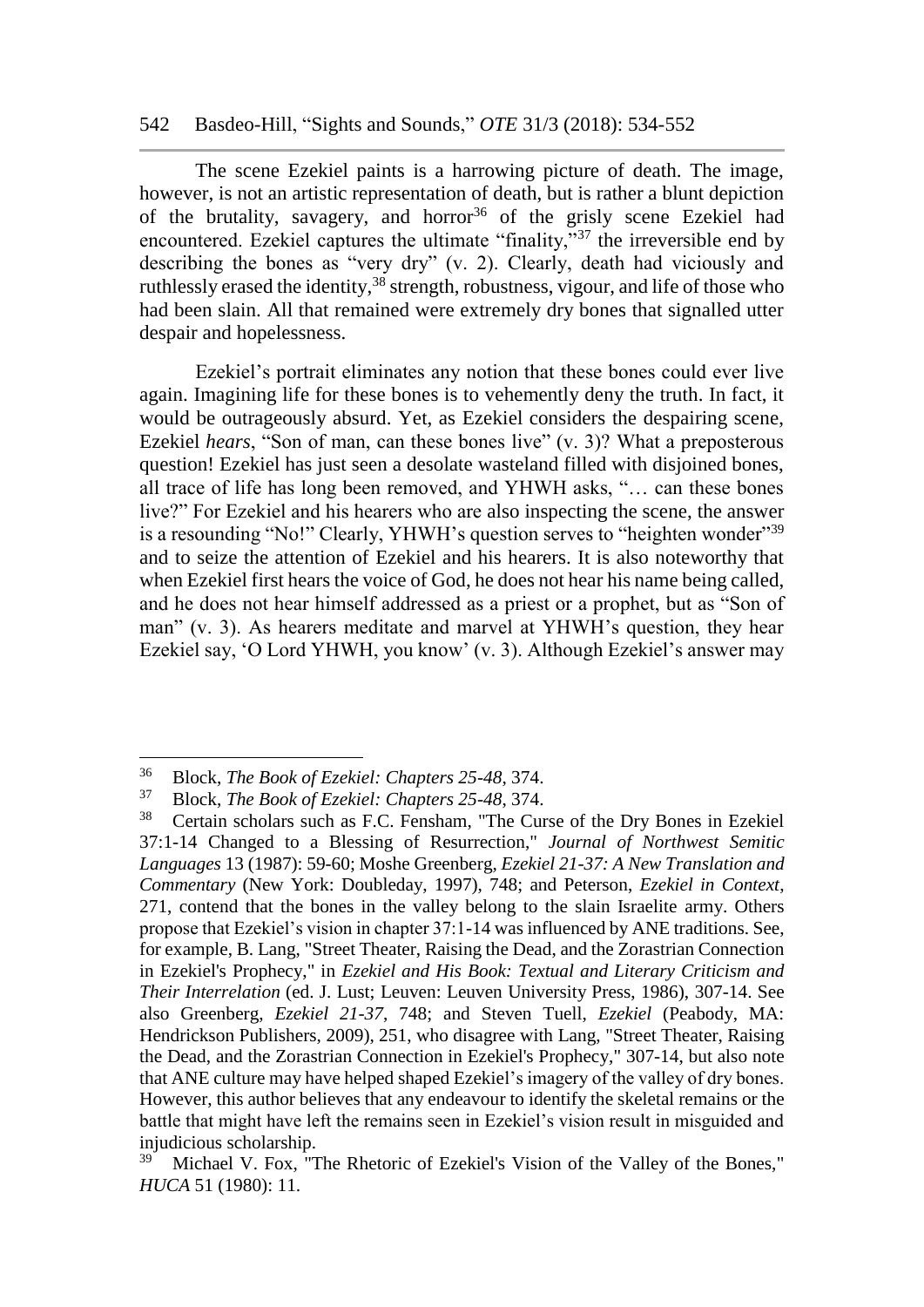seem sombre and restrained,<sup>40</sup> his response does not negate the creative power of YHWH, but rather reflects a moderate assurance in the power of YHWH to raise these dead and dry bones to life.<sup>41</sup> It is as if Ezekiel is saying, "With people, this is impossible, but with you, YHWH, all things are possible. You know that only you have the power to raise these bones from the dead" (cf. Matt 19:26; Rom 8:11). While Ezekiel's response may be timid and guarded, hearers must recall that Ezekiel has seen and encountered the free, holy, powerful, and glorious splendour of YHWH in the valley (cf. chapter 1). Thus, it is possible that the prophet might now be encouraged to *see* beyond his present reality, and perhaps, even dare to have "hopeful imagination."<sup>42</sup>

Somewhat unexpectedly, hearers *hear* YHWH give an enigmatic command: 'Prophesy over these bones and say to them: "'Dry bones, **hear** the word of YHWH'" (v. 4). Like his question in verse 3, YHWH's command in verse 4 seems baffling, illogical, and explicably peculiar. The dead are incapable of hearing! Surprisingly, despite the absurdity of YHWH's command, Ezekiel, without hesitation, prophesies to the dry bones (v. 7). As he is prophesying, Ezekiel first *hears*, and what he *hears* leads him to what he *sees*: "And behold, a quaking, and the bones came together, each bone to its bone. And I *saw*, and behold, sinews and flesh appeared on them, and skin spread over them from above, but there was no breath in them" (vv. 7-8). To see disjoined and dead bones come together and be covered with muscles, flesh, and skin is so unexpected, rare, extreme, and extraordinary that Ezekiel naturally responds with unconcealed astonishment. Furthermore, by using the word והנה ("and behold"), hearers are made aware of his unrestricted excitement, and thus anticipate an incredible sight.

As Ezekiel and his hearers watch with adrenalized exhilaration the sight of once dried and scattered bones morphing into bodies before their eyes, Ezekiel suddenly notices that the bodies have no breath in them (v. 8), signalling their lifeless state. Ezekiel's unforeseen observation heightens the dramatic tension for hearers. Everything was moving to the point of a miraculous resurrection when it was abruptly frustrated by the image of lifeless bodies. This perplexing and unexpected end $43$  increases hearers' disappointment as they recall YHWH's

<sup>40</sup> Zimmerli, *Ezekiel 2*, 260; J.N. Grey, "Acts of the Spirit: Ezekiel 37 in the Light of Contemporary Speech-Act Theory," *Journal of Biblical and Pneumatological Research*  $1 (2009): 75.$ <sup>41</sup> Zimmerli

<sup>41</sup> Zimmerli, *Ezekiel 2*, 260; Stefan Ohnesorge, *Jahwe Gestaltet Sein Volk Neu: Zur Sicht Der Zukunft Israels Nach Ez 11, 14-21; 20,1-44; 36,16-38; 37,1-14.15-*28, FzB 64 (Würzburg: Echter, 1991), 326.

<sup>42</sup> Cf. Walter Brueggemann, *Hopeful Imagination: Prophetic Voices in Exile* (Philadelphia: Fortress Press, 1986); Helen Schüngel-Straumann, *Ruach Bewegt Die Welt: Gottes Schöpferische Lebenskraft Der Krisenzeit Des Exils* (Stuttgarter Bibelstudien Stuttgart: Verlag Katholisches Bibelwerk, 1992), 151, 56.

<sup>43</sup> James Robson, *Word and Spirit in Ezekiel* (New York: T & T Clark, 2006), 225.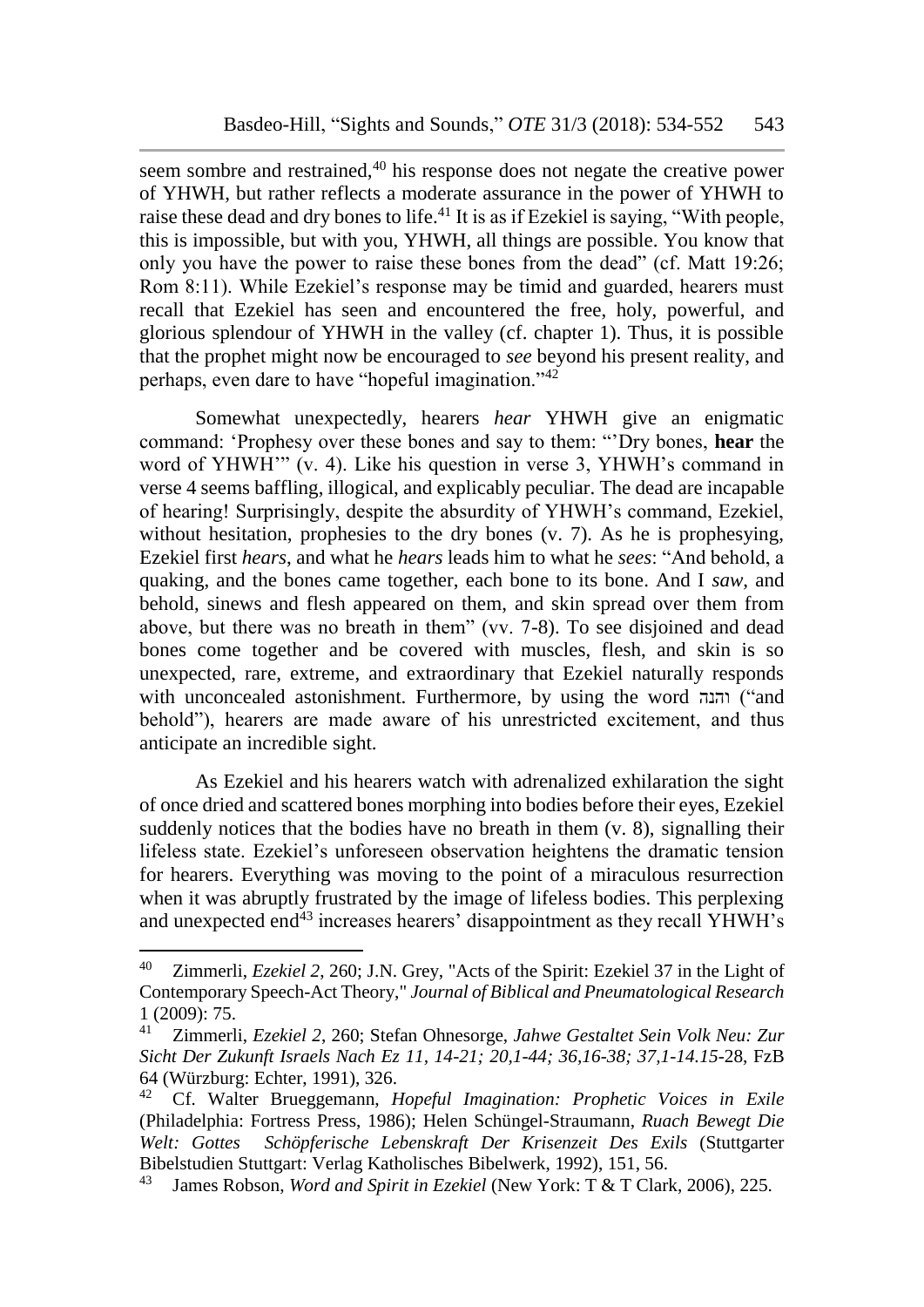word to the dry bones: "I will bring breath in you, and you will live. I will give sinews to you, cover you with flesh, and spread over you a skin; I will give you breath, and you will live. Then you will know that I am YHWH" (vv. 5-6). In these verses, YHWH outlines a clear and systematic plan for revivifying the dry bones.<sup>44</sup> The promise to infuse breath into the dry bones forms an inclusio, framing the word of YHWH to the dead bones. That is, YHWH's word begins and ends with the promise of breath, the life force of all living things.<sup>45</sup> At the moment of their first breath, the resuscitated bones "will know that I am YHWH" (v. 6). Without a doubt, the sight of breathless bodies appears to discredit the word of YHWH. Certainly, hearers experience the dramatic tension. Suspense is elevated, and intrigue is created as hearers anxiously wait to see what will happen next.

At this point in the narrative, hearers hear the word of YHWH to Ezekiel: "Prophesy to the רוח. Prophesy, son of man, and say to the רוח:' Thus says the Lord YHWH: From the four רוחות, come, O רוח, and breathe in these slain corpses so that they may live'" (v. 9). On hearing the word of YHWH, Ezekiel prophesies to the רוח, and immediately, "רוח came into them, and they lived and stood on their feet, an extremely powerful, great army" (v. 10). For hearers, it is exceedingly difficult not to recall the creation story in Genesis 2:7 and its surrounding context.<sup>46</sup> However, the purpose of this dichotomous revitalization activity in Ezekiel 3:7-10 does not imply that YHWH's initial word in verses 5- 6 was ineffective or inadequate,  $47$  but rather demonstrates the close relationship between YHWH's word and the spirit. The spirit does not substitute or supersede YHWH's word, but rather YHWH's word and the spirit are inextricably joined together in the creation process. The spirit is the life-giving, animating, and dynamic force that completes "what the word has started."<sup>48</sup> Thus, the acts of the spirit is conterminous with the word of YHWH. As this text implies, without YHWH's word, the spirit does not act. Instead, she<sup>49</sup> hovers tremulously, moves

<sup>44</sup> Robson, *Word and Spirit in Ezekiel*, 225.

<sup>45</sup> R.G. Bratcher, "Biblical Words Describing Man: Breath, Life, Spirit," *Bible Translator* 34 (1983/4): 203.

Scholars who note the similarities between the two-phased process of creation in Ezekiel 37.7-10 and Genesis 2 are: Wilf Hildebrandt, *An Old Testament Theology of the Spirit of God* (Peabody, MA: Hendrickson Publishers, 1995), 18; R. Koch, *Der Geist Im Alten Testament* (Frankfurt am Main: Peter Lang, 1991), 26; Vawter and Hopp, *Ezekiel*, 53; C.R. Seitz, "Ezekiel 37.1-14," *Interpretation* 46 (1992/1): 53; Zimmerli, *Ezekiel 2*, 261; Block, *The Book of Ezekiel: Chapters 25-48*, 379; Duguid, *Ezekiel*, 427; and Wright, *Message of Ezekiel*, 307.

<sup>47</sup> As suggested by Thomas Renz, *The Rhetorical Function of the Book of Ezekiel* (Leiden: Brill, 1999), 207.

<sup>48</sup> Robson, *Word and Spirit in Ezekiel*, 230.

<sup>49</sup> רוח is a feminine noun, and so requires a feminine pronoun.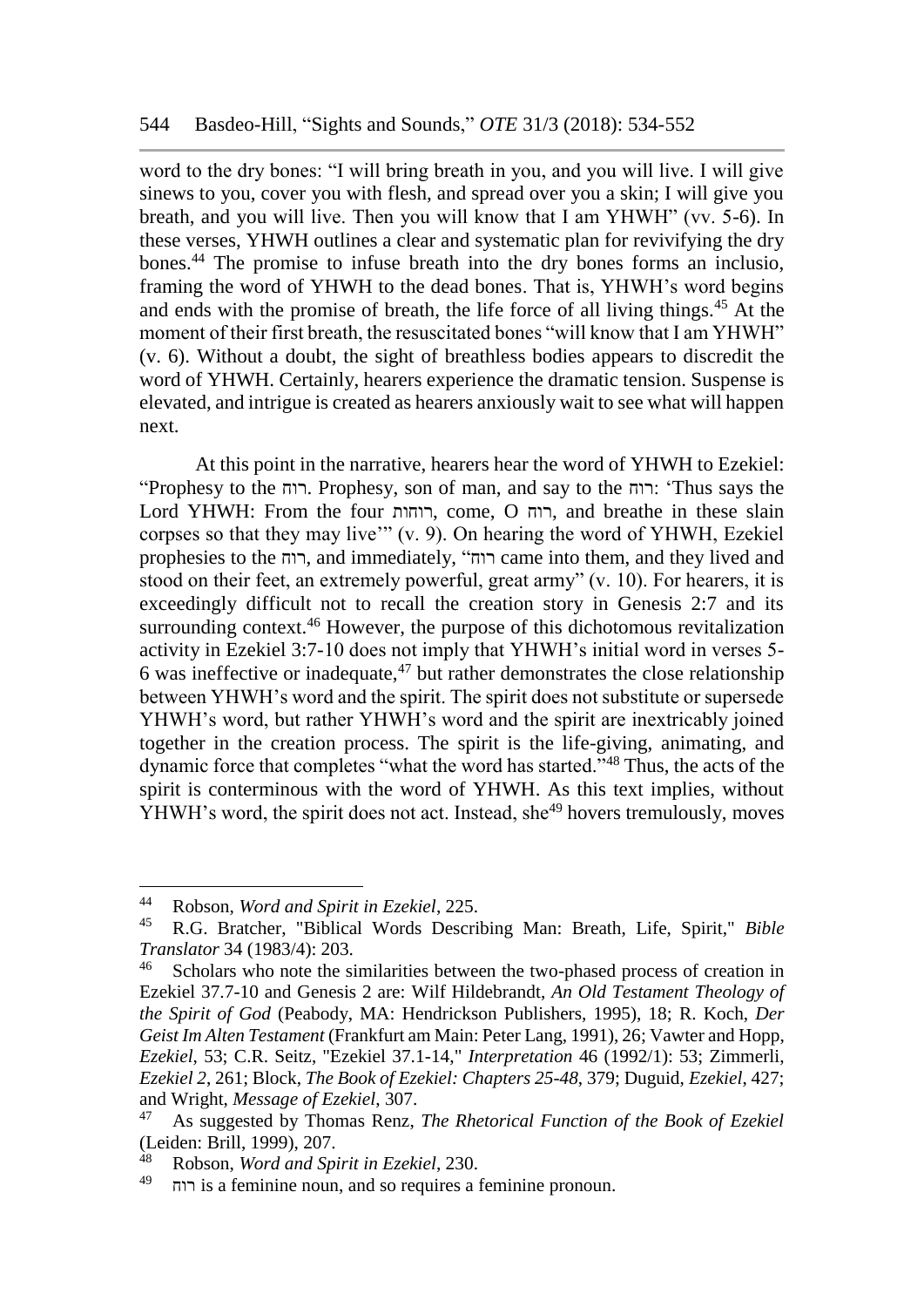mysteriously, and waits steadily to recreate and transform creation<sup>50</sup> at the sound of YHWH's creative word.

Unlike the clear, audible sound associated with the bones coming together in verse 7, Ezekiel surprisingly does not describe a sound as the spirit infuses breath into the corpses. As Ezekiel proclaims YHWH's word, hearers simply *see* breath enter the slain corpses, bringing them to life and raising them to their feet, "an exceedingly great army" (v. 10). In keeping with her mysterious nature, the spirit moves without being seen and without uttering a word, but she makes visible the effects of her presence.<sup>51</sup> The spirit moves at the sound of YHWH's word, but she fulfils YHWH's word in a way that is creative, new, revolutionary, and unprecedented.<sup>52</sup> On hearing YHWH's word to the spirit in verse 9, Ezekiel and his hearers anticipate the bones coming to life, but the sight of these once dried bones being raised from their unburied grave to a powerful and great army is certainly new and "unpredictable."<sup>53</sup>

Moreover, the sight of the spirit raising the corpses to their feet may remind hearers of the Spirit raising Ezekiel to his feet in Ezekiel 2:2 and 3:24. When Ezekiel had seen and experienced the glorious and holy splendour of YHWH in the valley, twice, he threw himself to the ground in worship, and twice, the רוח entered him and raised him to his feet (cf. 2:2 and 3:24). Thus, the רוח raising the dead bones from the ground mirrors the רוח raising Ezekiel from the ground. Consequently, it is not far-fetched to infer that like the dead bones, the רוח also recreates, transforms, and breathes new life, vitality, and strength into Ezekiel. It is only when the רוח enters Ezekiel and raises him to his feet in 2:2, is he able to hear the word of YHWH. Keeping in mind the theological significance of *hearing*, the implication is plain: the activity of the רוח is essential for Ezekiel to hear, and thus obey the word of YHWH. Since the spirit's act of raising the dead bones to their feet emulates the raising of Ezekiel to his feet, the theological implication also applies to the raised army in Ezekiel 37:10.

The next thing Ezekiel and his hearers hear is YHWH explaining the incredible sight they had just seen (vv. 11-14). The image of the dry bones is pregnant with meaning as YHWH identifies "these bones" as "all the house of Israel" (v. 11), conveying that even the prophet himself is included in this symbolic picture of death. From this perspective, it was necessary for the רוח to breathe new life, vigour, and potency into Ezekiel. Ezekiel would not have been able to fulfil the task of his prophetic ministry as "dry bones." To stress that the gruesome picture of death in the opening scene is indeed the entire house of Israel, YHWH links the dreadful imagery to the exiles' lament: "Our bones are

<sup>50</sup> <sup>50</sup> Allen, *Ezekiel 20-48*, 185, also notes the spirit waits to transform.

<sup>51</sup> Cf. Grey, "Acts of the Spirit," 81; and Ralph Del Colle, "The Holy Spirit: Presence, Power, Person," *Theological Studies* 62 (2001): 326.

<sup>&</sup>lt;sup>52</sup> Cf. Grey, "Acts of the Spirit," 81.<br> $\frac{53}{2}$  Grey, "Acts of the Spirit," 81.

Grey, "Acts of the Spirit," 81.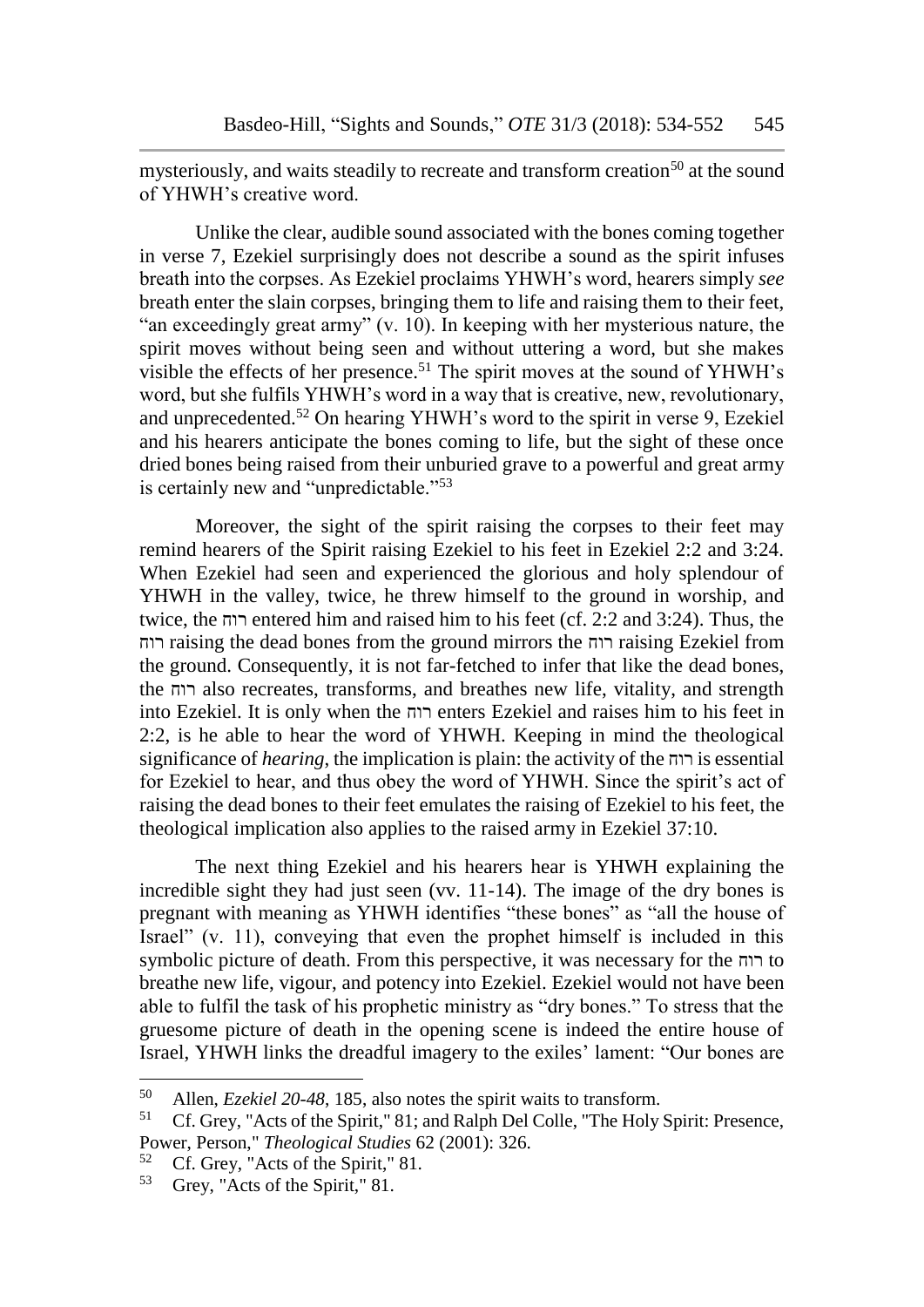dry, our hope has perished; we are cut off" (v. 11). The exiles' pathos, their utter despondency, despair, hopelessness, and fear are poignantly heard in their lament.

This distressing cry heard in verse 11, recalls Ezekiel 33:10. There they say, "Our rebellious acts and our sins are upon us, and we are rotting away. How can we live?" In light of Ezekiel 37, the cry in 33:10 is striking for a few reasons. First, the effects of the exile have compelled the people to recognize their rebellion against YHWH as the reason for their affliction and misery. Second, their lament paints a torturous death from a putrefied wound. They are not yet dead, but the process of decomposition has already begun. The exiles know that there is no hope for life. When the mournful cry in 33:10 is juxtaposed with the image of the valley that is "full of bones" in 37:1, the picture is even more shocking. Death has long consumed its prey, the smell of rotting flesh no longer pervades the air, and tormented cries are no longer heard. Dried and brittle bones are all that can be seen. Third, in both texts (33:10 and 37:11), YHWH expresses knowledge of the exiles' laments, revealing that YHWH has *heard* their sorrowful groaning.

YHWH's hearing the cries of the exiled community leads to YHWH responding to their cries, and thus setting forth a series of hearing and responding from Ezekiel and the exilic community. For YHWH's word to take effect, Ezekiel must first *hear* the word of YHWH and then declare the word of YHWH to the exiles, implying that the exilic community must also *hear* the word of YHWH. YHWH's response entails five sequential actions, producing a pentalogy for Ezekiel and his hearers: (1) YHWH will open the graves of the house of Israel; (2) YHWH will raise Israel from their graves (v. 12); (3) YHWH will return the deportees to the land of Israel; (4) YHWH will 'give' the house of Israel YHWH's Spirit so that they may live; and (5) YHWH will give Israel rest in their 'own land' (vv. 12-14). Notably, YHWH is the subject of the action, and thus YHWH will "act in decisive and restorative ways" (cf. 37: 14).<sup>54</sup>

YHWH's word concerning the entire house of Israel is significant for several reasons. First, YHWH's dynamic saving acts signify a reversal of the experiences of the exile. The consequences of the exile is a "veritable graveyard,"<sup>55</sup> conveying a sense of finality. However, the exile is not the end, and therefore is not permanent.<sup>56</sup> YHWH himself will raise the entire house of Israel from the dead and lead them back to their homeland. Only YHWH "has the power to make a new beginning at the point where everything seems to have

<sup>54</sup> <sup>54</sup> Walter Brueggemann, *Theology of the Old Testament: Testimony, Dispute, Advocacy* (Minneapolis: Fortress, 1997), 123.

<sup>55</sup> Allen, *Ezekiel 20-48*, 186.

<sup>56</sup> Iain M. Duguid, *Ezekiel and the Leaders of Israel*, VTS 56 (Leiden: Brill, 1994), 46.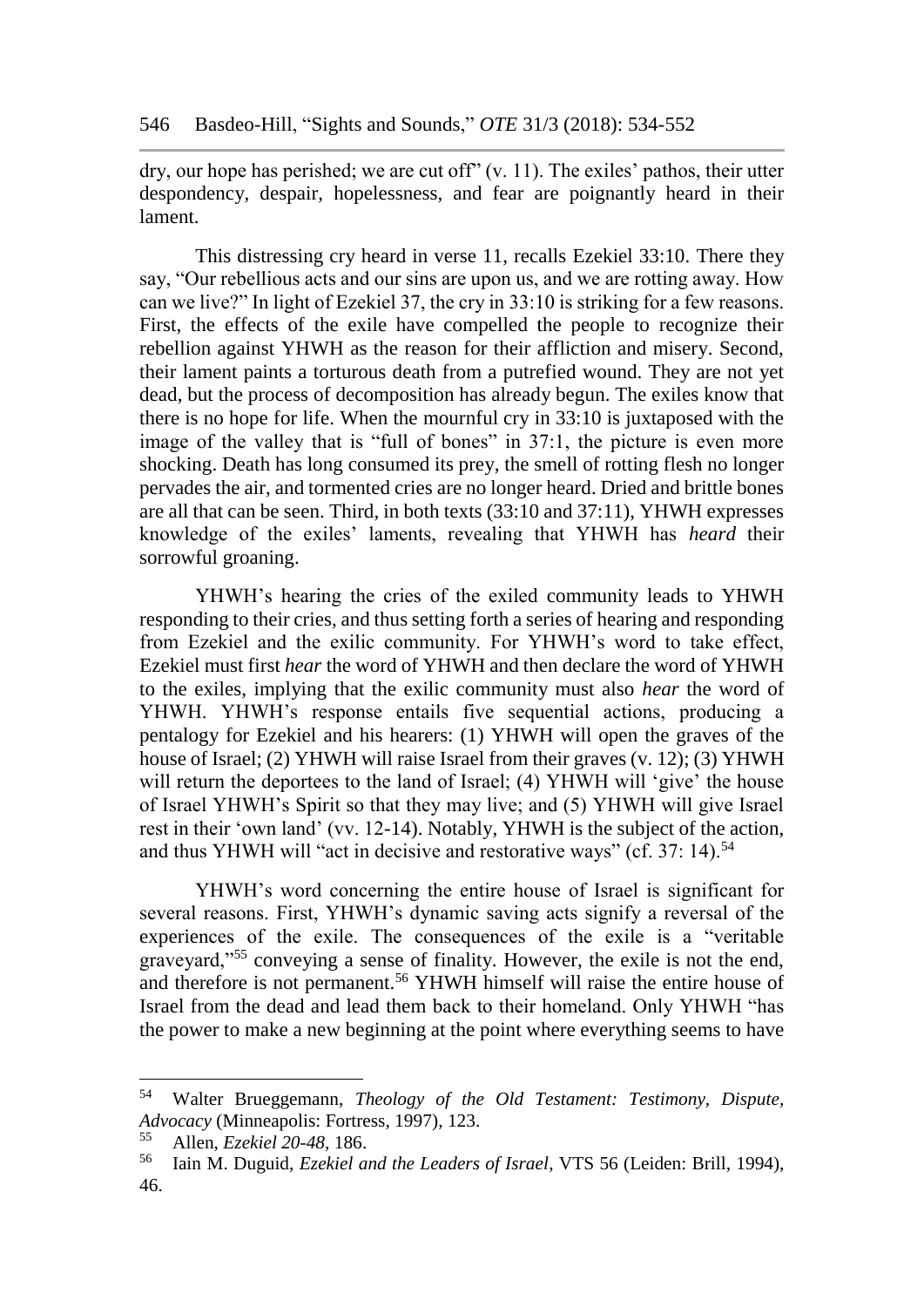come to an end."<sup>57</sup> Second, YHWH's act of salvation will cause the entire house of Israel to "know that I am YHWH" (vv. 13 and 14). Significantly, the recognition formula occurs three times in Ezekiel 37:1-14. The first appearance is in verse 6 after YHWH promises to cover the dead bones with tissues, flesh, and skin, and to place breath in them. Here, YHWH declares that Israel will "know that I am YHWH" when YHWH opens their graves and raises them from their graves (v. 13). They will also know YHWH after YHWH has placed "my רוח) (v. 14) in them and gives them "rest" in their homeland (v. 14). All three occurrences come after the promise of life. What is even more significant is that twice, the phrase comes after YHWH promises to place "a spirit" (v. 6) and "my spirit" (v. 14) in them. Additionally, it must be noted that the last appearance of the recognition formula, "Then they will know that I am YHWH," is tied closely to YHWH's assertion: "I have spoken, and I will act" (v. 14). Indeed, only YHWH, has the power to give life to bones that have long been dead. Such a powerful display of YHWH's acts only evinces "YHWH's being."<sup>58</sup> Moreover, Israel will also know that YHWH not only speaks, but he acts.<sup>59</sup>

Third, YHWH refers to Israel as "my people" (vv. 12 and 13), expressing the covenant reality that the entire house of Israel will once again experience. Fourth, the interpretation of the term רוח easily moves back and forth between רוח as "breath" and "wind" to רוח as the spirit of YHWH,<sup>60</sup> indicating that "breath" and "wind" in Ezekiel 37:1-14 is simultaneously the spirit of YHWH. Ezekiel 37:1-14 certainly highlights the polyvalence nature of רוח, but the precise meaning of the term as "breath," "wind" or "spirit" is not so easily identified in the text. It is as though the text intentionally blurs the meanings of the term<sup>61</sup> so as to intensify the mysterious nature of the רוח. Undoubtedly, "Yahweh's spirit is at once Israel's breath and at the same time a wind gathered from the four compass points."<sup>62</sup> Clearly, the spirit of YHWH is the life force of all living things. Without YHWH's רוח, life ceases to exist.<sup>63</sup>

#### **E IMPLICATIONS OF SEEING AND HEARING EZEKIEL 37.1-14**

In summarizing the foregoing discussion on *seeing* and *hearing* in Ezekiel 37.1- 14, it is clear that the acts of *seeing* and *hearing* summon hearers to *see* and *hear*  Scripture afresh, to engage anew with overfamiliar and difficult texts, and to

<sup>57</sup> Zimmerli, *Ezekiel 2*, 265.

<sup>58</sup> Allen, *Ezekiel 20-48*, 185.

<sup>59</sup> Duguid, *Ezekiel*, 428.

<sup>60</sup> Robson, *Word and Spirit in Ezekiel*, 230, argues that there is a clear shift from between רוח as 'breath' and 'wind' to רוח as the spirit of YHWH. However, I agree with Seitz, "Ezekiel 37:.1-14," 53, that there is not a clear cut meaning of רוח in this text.<br> $\frac{61}{2}$  Grov, "Acts of the Spirit " 77

 $^{61}$  Grey, "Acts of the Spirit," 77.<br> $^{62}$  Seitz, "Ezekiel 37.1.14" 53

<sup>62</sup> Seitz, "Ezekiel 37.1-14," 53.

 $63$  Cf. Pieter De Vries, "The Relationship between the Glory of Yahweh and the Spirit of Yahweh in Ezekiel 33-48," *OTE* 28 (2015/2): 337.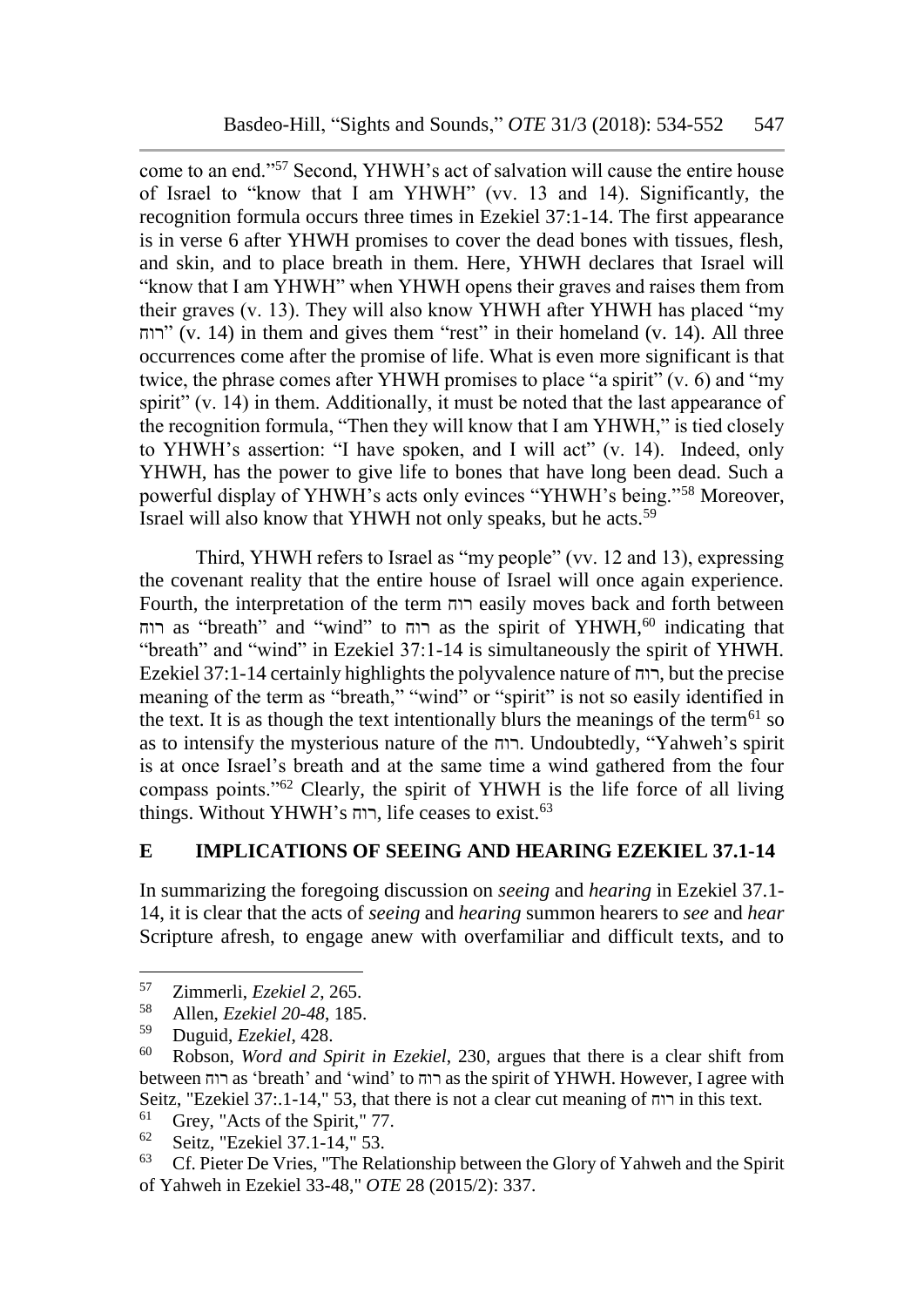encounter the living God in the written word of God. In the book of Ezekiel, the themes of seeing and hearing YHWH are directly connected to obedience to YHWH. Accordingly, to see YHWH is to hear YHWH, and to hear YHWH is to know and obey YHWH. Conversely, to hear YHWH is to see YHWH, and to see YHWH is to know and obey YHWH. A failure to see and hear YHWH is to wilfully and consciously revolt against YHWH. Thus, seeing and hearing function as a singular act of perception in the book of Ezekiel. No wonder the book of Ezekiel is filled with visual and auditory imagery that is dramatic, eccentric, and unconventional. Ezekiel must employ creative techniques to proclaim YHWH's message to a people who refuse to hear the word of YHWH (cf. 2:7). He paints such vivid and powerful images that compel his hearers to see and hear along with him.

The seeing and hearing of YHWH's word in Ezekiel 37:14, effected life and restoration to the dead bones. After Ezekiel *saw* the heaps of dead bones in the valley (v. 1), Ezekiel *heard* the word of YHWH and then obeyed the word of YHWH (vv. 3-6). Although the task of prophesying to dead bones might seem ridiculous, Ezekiel obeys YHWH (v. 7) because Ezekiel has already *seen* and *heard* the awesome and powerful glory of YHWH (cf. chapters 1-3 and 8-11). As Ezekiel prophesies, the dead bones *hear* the word of YHWH, and Ezekiel *sees* the bones come together and flesh and skin cover them (vv. 7-8). Then, Ezekiel *hears* the word of YHWH and prophesies to the רוח) v. 9). The רוח also *hears* the word of YHWH, obeys the word of YHWH, and infuses breath into the corpses, bringing them to life (v. 10). The literary unit closes with Ezekiel *hearing* the word of YHWH to the house of Israel, implying that Israel must now *hear* and *see* the word of YHWH (vv. 11-14).

Additionally, the seeing and hearing of Ezekiel 37:1-14 reveal several striking characteristics of YHWH. First, it shows YHWH's faithful and steadfast love for Israel. Although the word "love" does not appear in Ezekiel 37:1-14, the theme of YHWH's love is implied in this literary unit. The first thing that confronts Ezekiel in the valley is an extraordinarily gruesome and graphic scene of piles and piles of dead bones. The scene depicts total death, symbolizing the current state of the entire house of Israel. It is necessary for Ezekiel and his hearers to see this horrific sight because it concretizes the consequences of rebellion against YHWH. The ghastly massacre and scattering of the bones might give the sense that YHWH has terminated his relationship with Israel.<sup>64</sup> However, YHWH's devoted love for Israel will not allow YHWH to forsake Israel, and thus, YHWH will not completely destroy Israel. YHWH's promise to restore the whole house of Israel is certainly not earned or merited (cf. 36:31-

<sup>64</sup> John Goldingay, *Old Testament Theology: Israel's Faith* (Downers Grove, IL: InterVarsity Press, 2006), 2:354.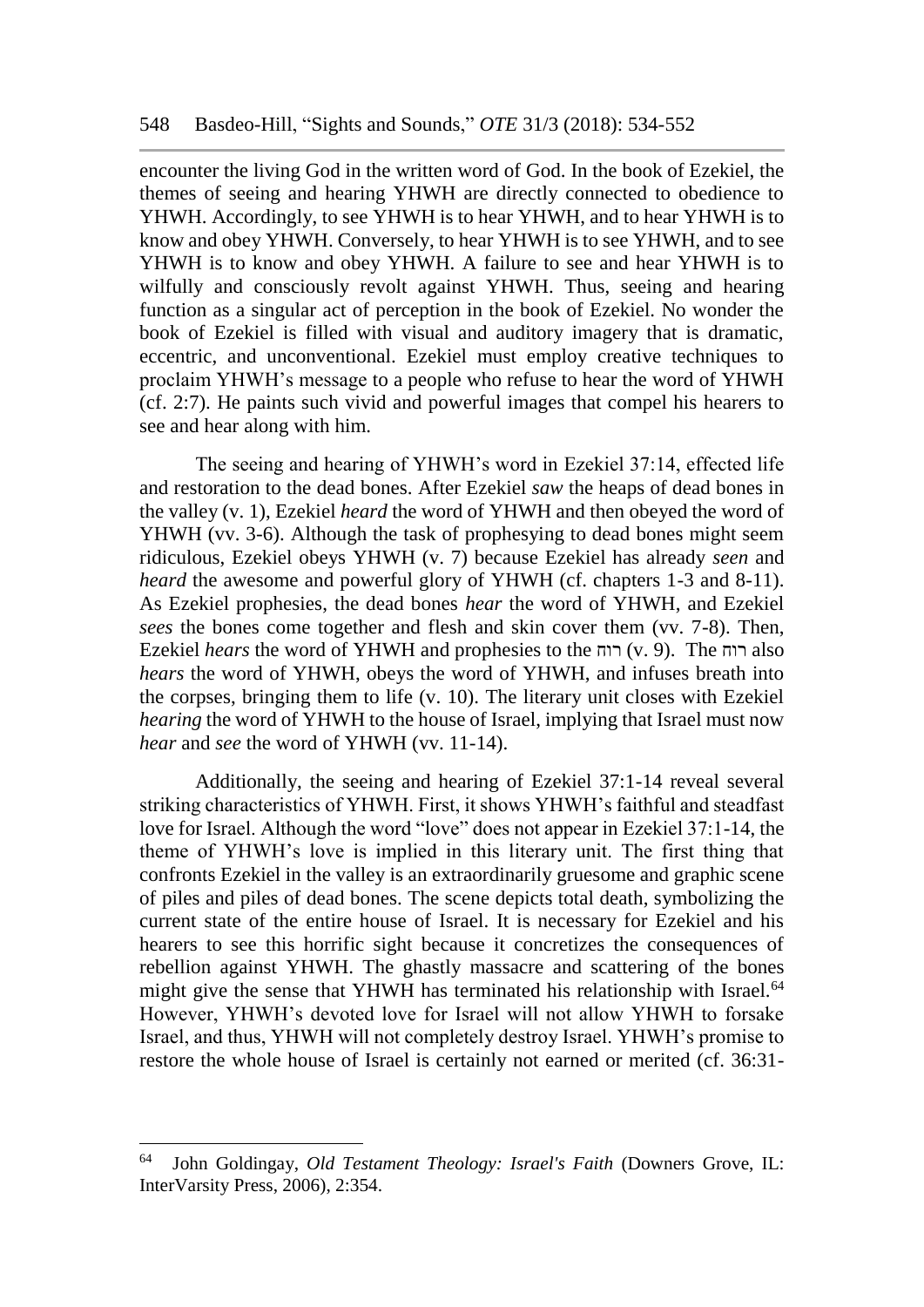32).<sup>65</sup> Still, YHWH's faithful love for Israel guarantees a reversal of the exile and a complete restoration and transformation of the people. Thus, the picture of death in the opening scene of Ezekiel 37 is replaced by an image of life, hope, and renewal.

Second, YHWH is creator. Thus, Israel's existence is contingent on YHWH's creative and life-giving power to sustain life.<sup>66</sup> Raising dead bones back to life would certainly be viewed as impossible; "however it is exactly the peculiar capacity of YHWH to make it possible. It is this *impossibility* that sustains the life of Israel."<sup>67</sup> It is also this *impossibility* that asserts and evinces the incomparable power of YHWH to create and recreate life, exposing therefore, the impotence and fraudulence of all other gods. $68$ 

Third, YHWH is a God of hope. The lament heard in 37:11: "Our bones are dry, and our hope has perished; we are cut off," portrays the exiles' state of hopelessness. Thus, the accent of YHWH's promise of hope is in transformation and restoration. Even in the face of death Israel's hope in the future is grounded in the sovereignty of YHWH. <sup>69</sup>

Ezekiel 37:1-14 is an invitation for hearers to see and hear YHWH. Seeing and hearing YHWH allow hearers to fully encounter YHWH, to experience YHWH's glory, and to know YHWH intimately.

#### **BIBLIOGRAPHY**

- Allen, Leslie C. *Ezekiel 20-48*. Word Biblical Commentary. Dallas, TX: Word Books, 1990.
- Aphek, Edna and Yishai Tobin. *Word Systems in Modern Hebrew: Implications and Applications*. Leiden/New York/København/Köln: E.J. Brill, 1988.
- Austel, Hermann J. "[שמע, "in *Theological Wordbook of the Old Testament*, edited by R. Laird Harris, Gleason Leonard Archer, and Bruce K. Waltke, 938-39. Chicago: Moody Press, 1980.
- Basdeo-Hill, A.R. "The Relationship Between the Glory of Yahweh and the Holiness of Yahweh in the Book of Ezekiel: A Literary Theological Study From a Pentecostal Context." PhD. University of South Africa, 2018.
- Block, Daniel I. *The Book of Ezekiel: Chapters 1-24*. New International Commentary on the Old Testament. Grand Rapids: Eerdmans, 1997.
	- \_\_\_\_\_\_\_\_\_. *The Book of Ezekiel: Chapters 25-48*. New International Commentary on the Old Testament. Grand Rapids: Eerdmans, 1998.

<sup>65</sup> Paul M. Joyce, *Divine Initiative and Human Response in Ezekiel*, (Sheffield: JSOT Press, 1989), 51, 127.

<sup>66</sup> Walter Brueggemann, *Old Testament Theology: An Introduction* (Library of Biblical Theology; Nashville: Abingdon Press, 2008), 160.

<sup>67</sup> Brueggemann, *Old Testament* Theology, 158.

<sup>68</sup> Brueggemann, *Old Testament Theology*, 150.

<sup>69</sup> Brueggemann, *Old Testament Theology*, 484-85.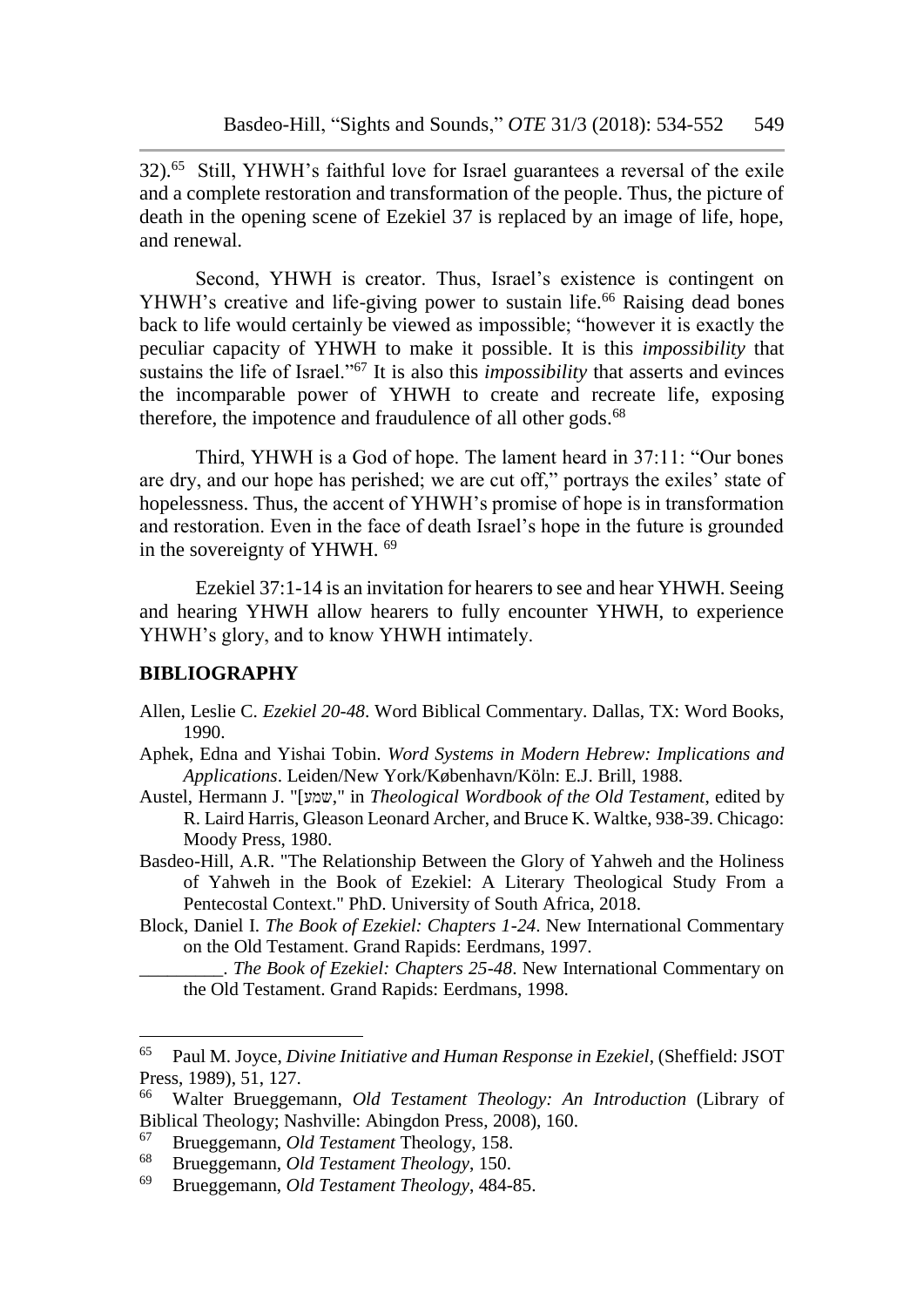- Bratcher, R.G. "Biblical Words Describing Man: Breath, Life, Spirit." *Bible Translator* 34, 4 (1983): 201-09. <https://doi.org/10.1177/026009438303400201>
- Brown, Francis, *et al*. *The New Brown, Driver, Briggs, Gesenius Hebrew and English Lexicon: with an Appendix Containing the Biblical Aramaic*. Translated by Edward Robinson. Peabody, MA: Hendrickson, 1979.
- Brueggemann, Walter. *Hopeful Imagination: Prophetic Voices in Exile*. Philadelphia: Fortress Press, 1986.
	- \_\_\_\_\_\_\_\_\_. *Finally Comes the Poet: Daring Speech for Proclamation*. Minneapolis: Fortress Press, 1989.
	- \_\_\_\_\_\_\_\_\_. *Theology of the Old Testament: Testimony, Dispute, Advocacy*. Minneapolis: Fortress, 1997.
	- \_\_\_\_\_\_\_\_\_. *Old Testament Theology: An Introduction*. Library of Biblical Theology; Nashville: Abingdon Press, 2008. https://doi.org/10.1093/oxfordhb/97801992 37777.003.0038
- Colle, Ralph Del. "The Holy Spirit: Presence, Power, Person." *Theological Studies* 62 (2001): 322-40. <https://doi.org/10.1177/004056390106200205>
- Culver, Robert D. "ha'r"." In *Theological Wordbook of the Old Testament*, edited by Harris, R. Laird, Gleason Leonard Archer and Bruce K. Waltke. Vol. 2. Chicago: Moody Press, 1980.
- De Vries, Pieter. "The Relationship Between the Glory of Yahweh and the Spirit of Yahweh in Ezekiel 33-48," *Old Testament Essays* 28, no. 2 (2015): 326-50. <https://doi.org/10.17159/2312-3621/2015/V28N2A7>
- Duguid, Iain M. *Ezekiel and the Leaders of Israel*. Vetus Testamentum Supplements. Vol. 56. Leiden: Brill, 1994. <https://doi.org/10.1163/9789004275805>
	- \_\_\_\_\_\_\_\_\_. *Ezekiel*. Grand Rapids: Zondervan, 1999.
- Even-Shoshan, Abraham. *A New Concordance of the Old Testament: Using the Hebrew and Aramaic Text*. 2nd ed. Jerusalem: "Kiryat-Sefer," 1989.
- Fensham, F.C. "The Curse of the Dry Bones in Ezekiel 37.1-14 Changed to a Blessing of Resurrection." *Journal of Northwest Semitic Languages* 13 (1987): 59-60.
- Fox, Michael V. "The Rhetoric of Ezekiel's Vision of the Valley of the Bones." *Hebrew Union College Annual* 51 (1980): 1-15.
- Fuhs, Hans F. "ha'r"." In *Theological Dictionary of the Old Testament*, edited by Botterweck, Johannes G., Helmer Ringgren and Heinz-Josef Fabry, 208- 242. Vol. 9. Grand Rapids, MI: William B. Eerdmans Publishing Company, 2004.
- Goldingay, John. *Old Testament Theology: Israel's Faith*. Vol. 2. Downers Grove, IL: InterVarsity Press, 2006.
- Green, Garrett. "The Bible As ...':Fictional Narrative and Scriptural Truth." In *Scriptural Authority and Narrative Interpretation*, edited by Garrett Green, 79- 86. Philadelphia: Fortress Press, 1987.
- Greenberg, Moshe. *Ezekiel 21-37: A New Translation and Commentary*. The Anchor Bible; New York: Doubleday, 1997.
- Grey, J.N. "Acts of the Spirit: Ezekiel 37 in the Light of Contemporary Speech-Act Theory." *Journal of Biblical and Pneumatological Research* 1 (2009): 69-82.
- Hildebrandt, Wilf. *An Old Testament Theology of the Spirit of God*. Peabody, MA: Hendrickson Publishers, 1995.
- Holladay, William L. *A Concise Hebrew and Aramaic Lexicon of the Old Testament*. 10th ed. Grand Rapids, MI: Eerdmans, 1988.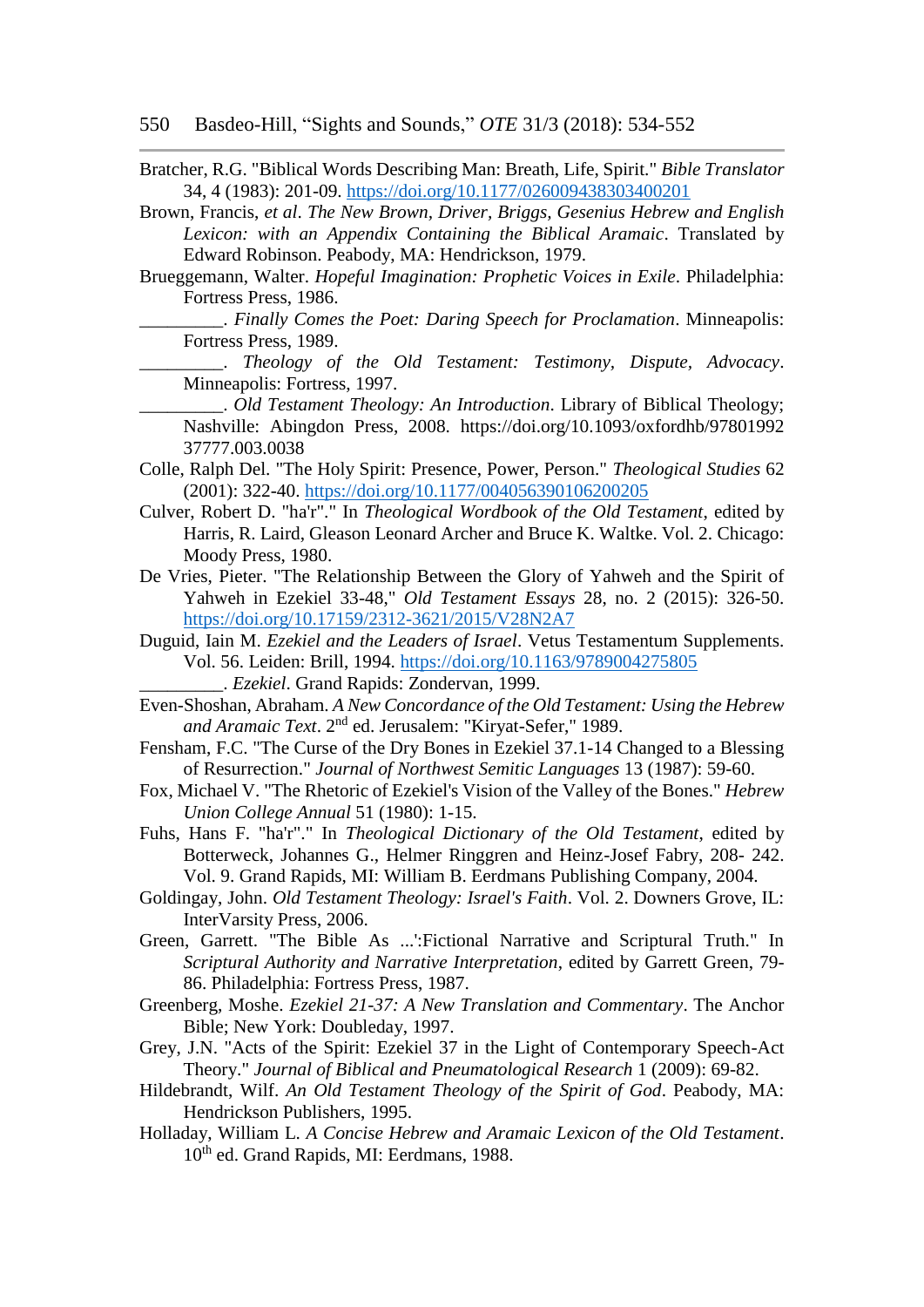- Johns, Jackie David and Cheryl Bridges. "Yielding to the Spirit: A Pentecostal Approach to Group Bible Study." In *Pentecostal Hermeneutics: A Reader*, edited by Lee Roy Martin, 33-56. Leiden/Boston: Brill, 2013. https://doi.org/10.1163 /9789004258259\_005
- Joyce, Paul M. *Divine Initiative and Human Response in Ezekiel*. Journal for the Study of the Old Testament Supplement. Sheffield: JSOT Press, 1989.
- Klouda, Sheri L. "The Dialectical Interplay of Seeing and Hearing in Psalm 19 and Its Connection to Wisdom." *Bulletin for Biblical Research* 10.2 (2000): 181-95.
- Koch, R. *Der Geist Im Alten Testament.* Frankfurt am Main: Peter Lang, 1991.
- Lang, B. "Street Theater, Raising the Dead, and the Zorastrian Connection in Ezekiel's Prophecy." In *Ezekiel and His Book: Textual and Literary Criticism and Their Interrelation*, edited by J. Lust Leuven: Leuven University Press, 1986.
- McCarthy, Dennis J. "The Uses of *W<sup>e</sup> hinnēh* in Biblical Hebrew." *Biblica* 61, no. 3 (1980): 330-42.
- Moberly, R.W.L. *The Bible, Theology, and Faith*. Cambridge: Cambridge University Press, 2000. <https://doi.org/10.1017/CBO9780511612404>
- Mobley, Gregory. "Know, Knowledge." In *Eerdmans Dictionary of the Bible*, edited by David Noel Freedman, Allen C. Meyers, and Astrid B. Beck. Grand Rapids, MI/Cambridge, UK: Wm. B. Eerdmans Publishing Co., 2000.
- Ohnesorge, Stefan. *Jahwe Gestaltet Sein Volk Neu: Zur Sicht Der Zukunft Israels Nach Ez 11, 14-21; 20,1-44; 36,16-38; 37,1-14.15-*28. Forschung zur Bibel 64. Würzburg: Echter, 1991.
- Peterson, Brian Neil. *Ezekiel in Context: Ezekiel's Message Understood in Its Historical Setting of Covenant Curses and Ancient near Eastern Mythological Motifs*. Princeton Theological Monograph Series. Eugene, OR: Pickwick Publications, 2012.
- Renz, Thomas. *The Rhetorical Function of the Book of Ezekiel*. Leiden: Brill, 1999. <https://doi.org/10.1163/9789004276017>
- Robson, James. *Word and Spirit in Ezekiel*. New York: T & T Clark, 2006.
- Schüngel-Straumann, Helen. *Ruach Bewegt Die Welt: Gottes Schöpferische Lebenskraft Der Krisenzeit Des Exils*. Stuttgarter Bibelstudien Stuttgart: Verlag Katholisches Bibelwerk, 1992.
- Seitz, C.R. "Ezekiel 37.1-14." *Interpretation* 46, 1 (1992), 53-56.
- Thomas, John Christopher. *The Apocalypse: A Literary and Theological Commentary*. Cleveland, TN: CPT Press, 2012.
- Tuell, Steven. *Ezekiel*. Old Testament Series: New International Biblical Commentary Peabody, MA: Hendrickson Publishers, 2009.
- Vawter, Bruce and Leslie J. Hopp. *Ezekiel: A New Heart*. International Theological Commentary. Grand Rapids: Eerdmans Publishing Company, 1991.
- Van Wolde, Ellen. "The God Ezekiel 1 Envisions."In *The God Ezekiel Creates*, edited by Paul M. Joyce and Dalit Rom-Shiloni, 87-106. London: Bloomsbury T&T Clark, 2015.
- Wessels, Wilhelm J. "Prophetic Sensing of Yahweh's Word", *HTS Teologiese Studies/ Theological Studies* 71(3). 9 pages. http://dx.doi.org/10.4102/hts.v71i3.2923. <https://doi.org/10.4102/hts.v71i3.2923>
- Wright, Christopher J. H. *The Message of Ezekiel: A New Heart and a New Spirit*. The Bible Speaks Today. Leicester: Inter-Varsity, 2001.